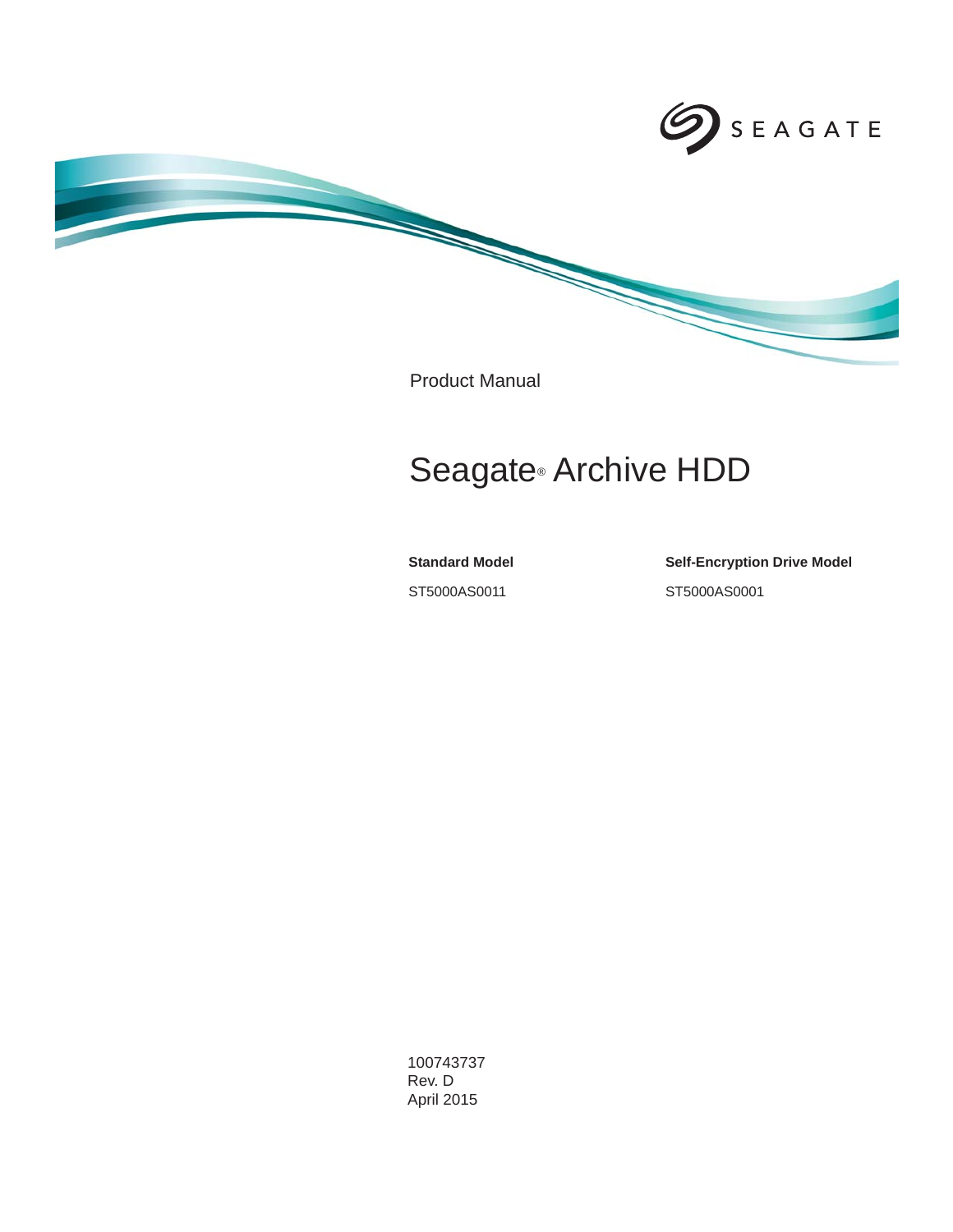## **Document Revision History**

| <b>Revision</b> | <b>Date</b> | <b>Pages affected</b>        |
|-----------------|-------------|------------------------------|
| Rev. A          | 01/14/2014  | Initial release.             |
| Rev. B          | 01/21/2014  | 4 & 8.                       |
| Rev. C          | 10/16/2014  | $ 2 - 10, 12, 14 & 21 - 27.$ |
| Rev. D          | 04/14/2015  | fc, bc $\& 9.$               |

© 2015 Seagate Technology LLC. All rights reserved.

Publication number: 100743737, Rev. D April 2015

Seagate, Seagate Technology and the Spiral logo are registered trademarks of Seagate Technology LLC in the United States and/or other countries. SmartAlign, AcuTrac and SeaTools are either trademarks or registered trademarks of Seagate Technology LLC or one of its affiliated companies in the United States and/or other countries. All other trademarks or registered trademarks are the property of their respective owners.

No part of this publication may be reproduced in any form without written permission of Seagate Technology LLC. Call 877-PUB-TEK1 (877-782-8351) to request permission.

When referring to drive capacity, one gigabyte, or GB, equals one billion bytes and one terabyte, or TB, equals one trillion bytes. Your computer's operating system may use a different standard of measurement and report a lower capacity. In addition, some of the listed capacity is used for formatting and other functions, and thus will not be available for data storage. Actual quantities will vary based on various factors, including file size, file format, features and application software. Actual data rates may vary depending on operating environment and other factors. The export or re-export of hardware or software containing encryption may be regulated by the U.S. Department of Commerce, Bureau of Industry and Security (for more information, visit [www.bis.doc.](http://www.bis.doc.gov)gov), and controlled for import and use outside of the U.S. Seagate reserves the right to change, without notice, product offerings or specifications.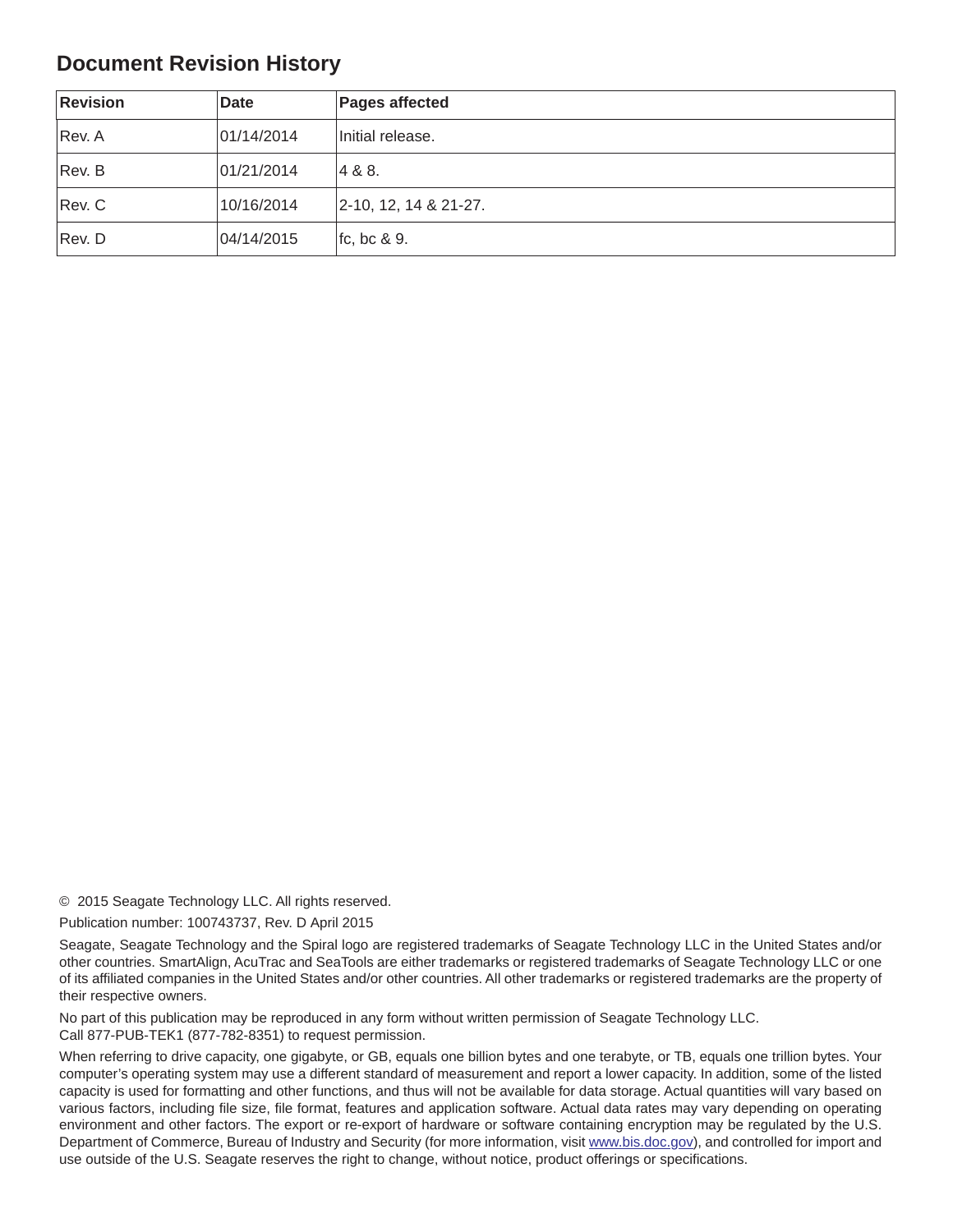# **Contents**

| 1.0 |      |                                                                                  |
|-----|------|----------------------------------------------------------------------------------|
|     | 1.1  |                                                                                  |
| 2.0 |      |                                                                                  |
|     | 2.1  |                                                                                  |
|     | 2.2  |                                                                                  |
|     |      | 2.2.1                                                                            |
|     | 2.3  |                                                                                  |
|     | 2.4  |                                                                                  |
|     | 2.5  |                                                                                  |
|     | 2.6  |                                                                                  |
|     | 2.7  |                                                                                  |
|     |      | 2.7.1                                                                            |
|     |      | 2.7.2                                                                            |
|     |      | 2.7.3                                                                            |
|     | 2.8  |                                                                                  |
|     |      | 2.8.1                                                                            |
|     |      | 2.8.2                                                                            |
|     |      | 2.8.3                                                                            |
|     |      | 2.8.4                                                                            |
|     |      | 2.8.5                                                                            |
|     |      | 2.8.6                                                                            |
|     | 2.9  |                                                                                  |
|     | 2.10 |                                                                                  |
|     | 2.11 |                                                                                  |
|     | 2.12 |                                                                                  |
|     |      | Annualized Failure Rate (AFR) and Mean Time Between Failure (MTBF) 12<br>2.12.1  |
|     | 2.13 |                                                                                  |
|     |      | 2.13.1                                                                           |
|     |      | 2.13.2                                                                           |
|     |      | 2.13.3                                                                           |
|     | 2.14 |                                                                                  |
|     |      | European Union Restriction of Hazardous Substances (RoHS) Directive 14<br>2.14.1 |
|     |      | 2.14.2<br>China Restriction of Hazardous Substances (RoHS) Directive  14         |
|     | 2.15 |                                                                                  |
|     |      |                                                                                  |
|     | 3.1  |                                                                                  |
|     | 3.2  |                                                                                  |
|     | 3.3  |                                                                                  |
|     | 3.4  |                                                                                  |
|     |      |                                                                                  |
|     | 4.1  |                                                                                  |
|     | 4.2  |                                                                                  |
|     |      | 4.2.1                                                                            |
|     |      | 4.2.2                                                                            |
|     |      | 4.2.3                                                                            |
|     |      | 4.2.4                                                                            |
|     | 4.3  |                                                                                  |
|     |      |                                                                                  |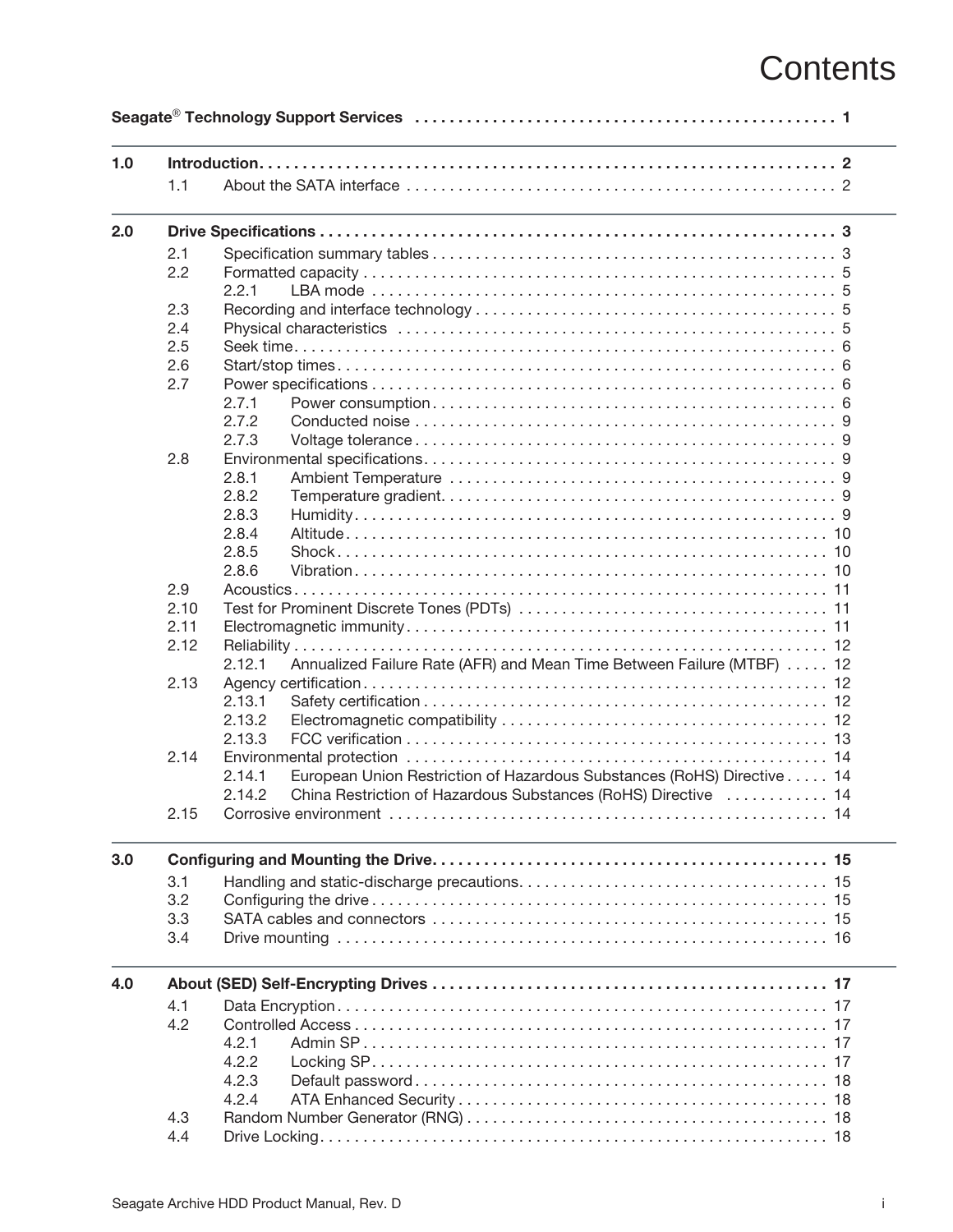# **Contents**

|     | 4.5<br>4.6<br>4.7<br>4.8<br>4.9 |       |  |
|-----|---------------------------------|-------|--|
|     | 4.10                            |       |  |
| 5.0 |                                 |       |  |
|     | 5.1                             |       |  |
|     | 5.2                             |       |  |
|     | 5.3                             |       |  |
|     |                                 | 5.31  |  |
|     |                                 | 532   |  |
|     |                                 |       |  |
|     |                                 | 5.3.3 |  |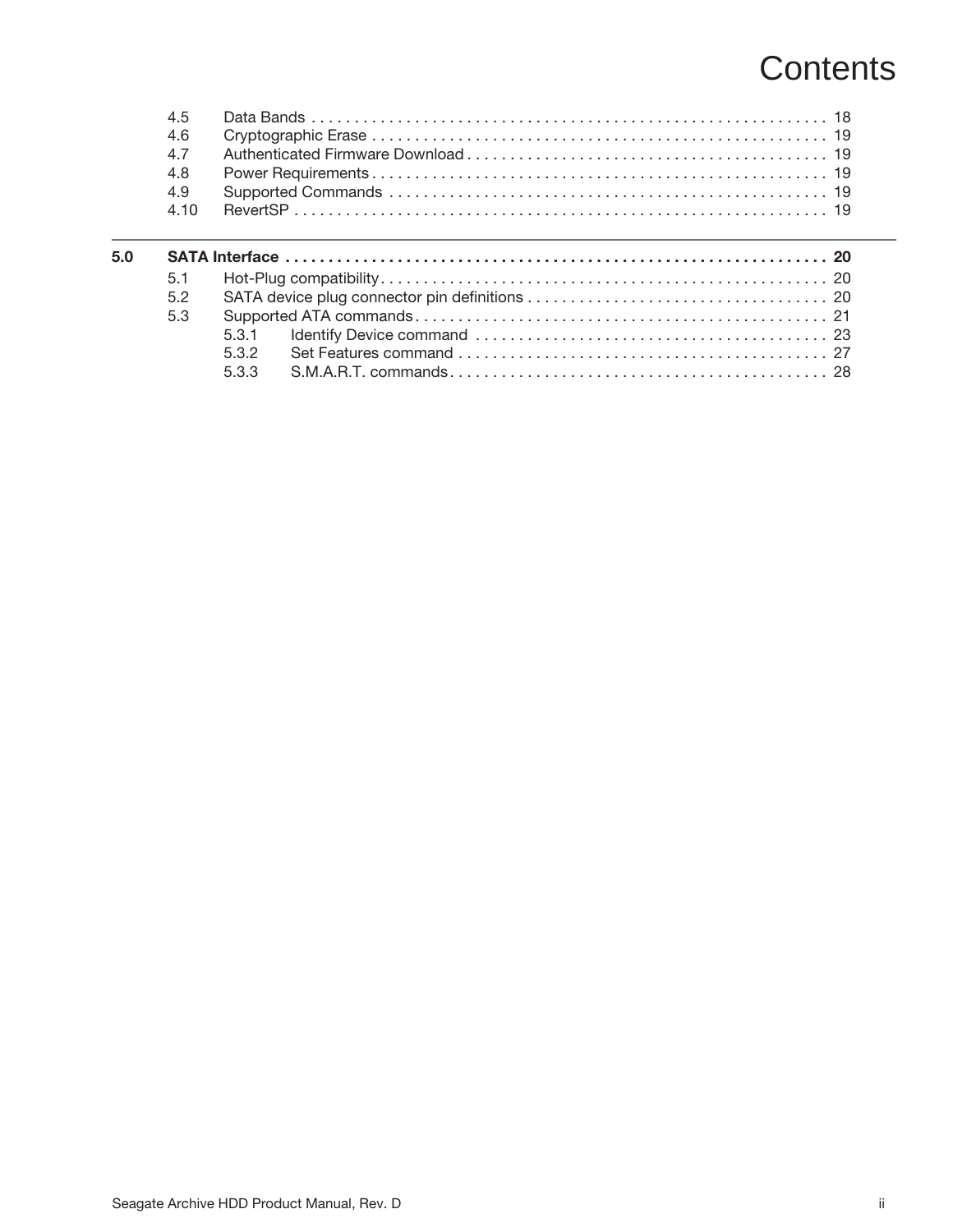# Figures

| Figure 1 | Typical 5TB model 5V - 6Gb/s startup and operation current profile 8  |
|----------|-----------------------------------------------------------------------|
| Figure 2 | Typical 5TB model 12V - 6Gb/s startup and operation current profile 8 |
| Figure 3 |                                                                       |
| Figure 4 |                                                                       |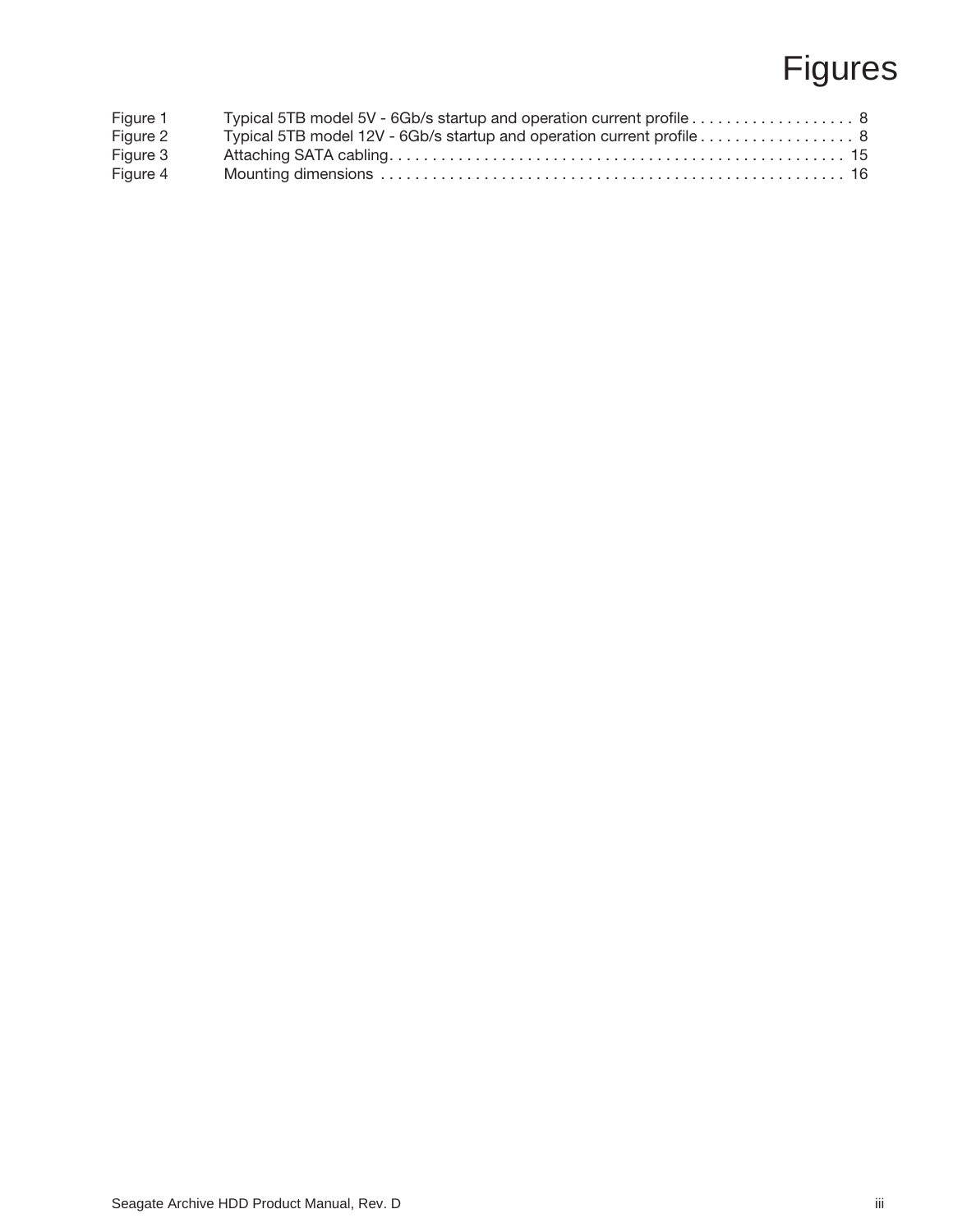# Seagate® Technology Support Services

<span id="page-5-0"></span>For information regarding online support and services, visit: [http://www.seag](http://www.seagate.com/about/contact-us/technical-support/)ate.com/about/contact-us/technical-support/

Available services include:

- Presales & Technical support
- Global Support Services telephone numbers & business hours
- Authorized Service Centers

[For information regarding Warranty Support, visit:](http://www.seagate.com/support/warranty-and-replacements/) http://www.seagate.com/support/warranty-and-replacements/

For information regarding data recovery services, visit: [http://www.sea](http://www.seagate.com/services-software/data-recovery-services/)gate.com/services-software/data-recovery-services/

[For Seagate OEM and Distribution partner portal, visit: h](http://www.seagate.com/partners/)ttp://www.seagate.com/partners/

[For Seagate reseller portal, visit: h](http://www.seagate.com/partners/my-spp-dashboard/)ttp://www.seagate.com/partners/my-spp-dashboard/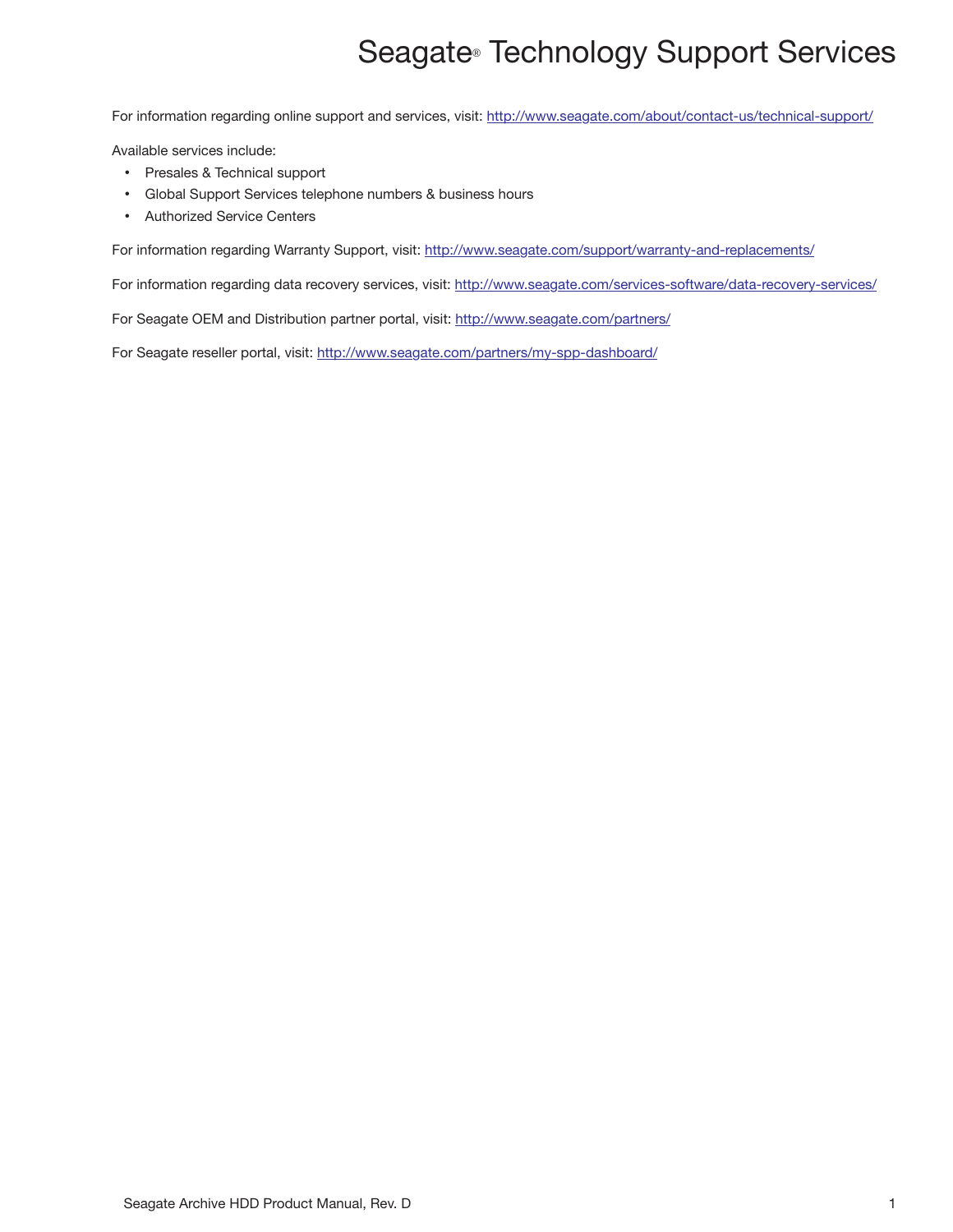## <span id="page-6-0"></span>**1.0 Introduction**

This manual describes the functional, mechanical and interface specifications for the following: Seagate<sup>®</sup> Archive HDD model drives:

|                                                                                                                                                                                                                                                       | <b>Standard</b><br>models | <b>Self-Encrypting</b><br>(SED) models |  |
|-------------------------------------------------------------------------------------------------------------------------------------------------------------------------------------------------------------------------------------------------------|---------------------------|----------------------------------------|--|
| ST5000AS0011                                                                                                                                                                                                                                          |                           | ST5000AS0001                           |  |
| The Self-Encrypting Drive models indicated on the cover of this product manual<br>have provisions for "Security of Data at Rest" based on the standards defined<br><b>Note</b><br>by the Trusted Computing Group (see www.trustedcomputinggroup.org). |                           |                                        |  |

These drives provide the following key features:

- 5900 RPM spindle speed.
- TGMR recording technology provides the drive with increased areal density.
- High instantaneous (burst) data-transfer rates (up to 600MB per second).
- State-of-the-art cache and on-the-fly error-correction algorithms.
- Native Command Queuing with command ordering to increase performance in demanding applications.
- Full-track multiple-sector transfer capability without local processor intervention.
- Seagate AcuTrac™ servo technology delivers dependable performance even with hard drive track widths of only 75 nanometers.
- Seagate SmartAlign™ technology provides a simple, transparent migration to Advanced Format 4K sectors
- Quiet operation.
- Compliant with RoHS requirements in China and Europe
- SeaTools™ diagnostic software performs a drive self-test that eliminates unnecessary drive returns.
- Support for S.M.A.R.T. drive monitoring and reporting.
- Supports latching SATA cables and connectors.
- Worldwide Name (WWN) capability uniquely identifies the drive.
- Archive HDDs are not intended for surveillance or NAS applications and may experience lower performance in these environments. For NAS and Surveillance applications, Seagate NAS HDD and Surveillance HDD are suggested for better performance and reliability

## <span id="page-6-1"></span>**1.1 About the SATA interface**

The Serial ATA (SATA) interface provides several advantages over the traditional (parallel) ATA interface. The primary advantages include:

- Easy installation and configuration with true plug-and-play connectivity. It is not necessary to set any jumpers or other configuration options.
- Thinner and more flexible cabling for improved enclosure airflow and ease of installation.
- Scalability to higher performance levels.

In addition, SATA makes the transition from parallel ATA easy by providing legacy software support. SATA was designed to allow the user to install a SATA host adapter and SATA disk drive in the current system and expect all existing applications to work as normal.

The SATA interface connects each disk drive in a point-to-point configuration with the SATA host adapter. There is no master/slave relationship with SATA devices like there is with parallel ATA. If two drives are attached on one SATA host adapter, the host operating system views the two devices as if they were both "masters" on two separate ports. This essentially means both drives behave as if they are Device 0 (master) devices.

**Note** The host adapter may, optionally, emulate a master/slave environment to host software where two devices on separate SATA ports are represented to host software as a Device 0 (master) and Device 1 (slave) accessed at the same set of host bus addresses. A host adapter that emulates a master/slave environment manages two sets of shadow registers. This is not a typical SATA environment.

The SATA host adapter and drive share the function of emulating parallel ATA device behavior to provide backward compatibility with existing host systems and software. The Command and Control Block registers, PIO and DMA data transfers, resets, and interrupts are all emulated.

[The SATA host adapter contains a set of registers that shadow the contents of the traditional device registers,](http://www.sata-io.org) referred to as the Shadow Register Block. All SATA devices behave like Device 0 devices. For additional information about how SATA emulates parallel ATA, refer to the "Serial ATA International Organization: Serial ATA [Revision 3.0". The specification can be downloaded from w](http://www.sata-io.org)ww.sata-io.org.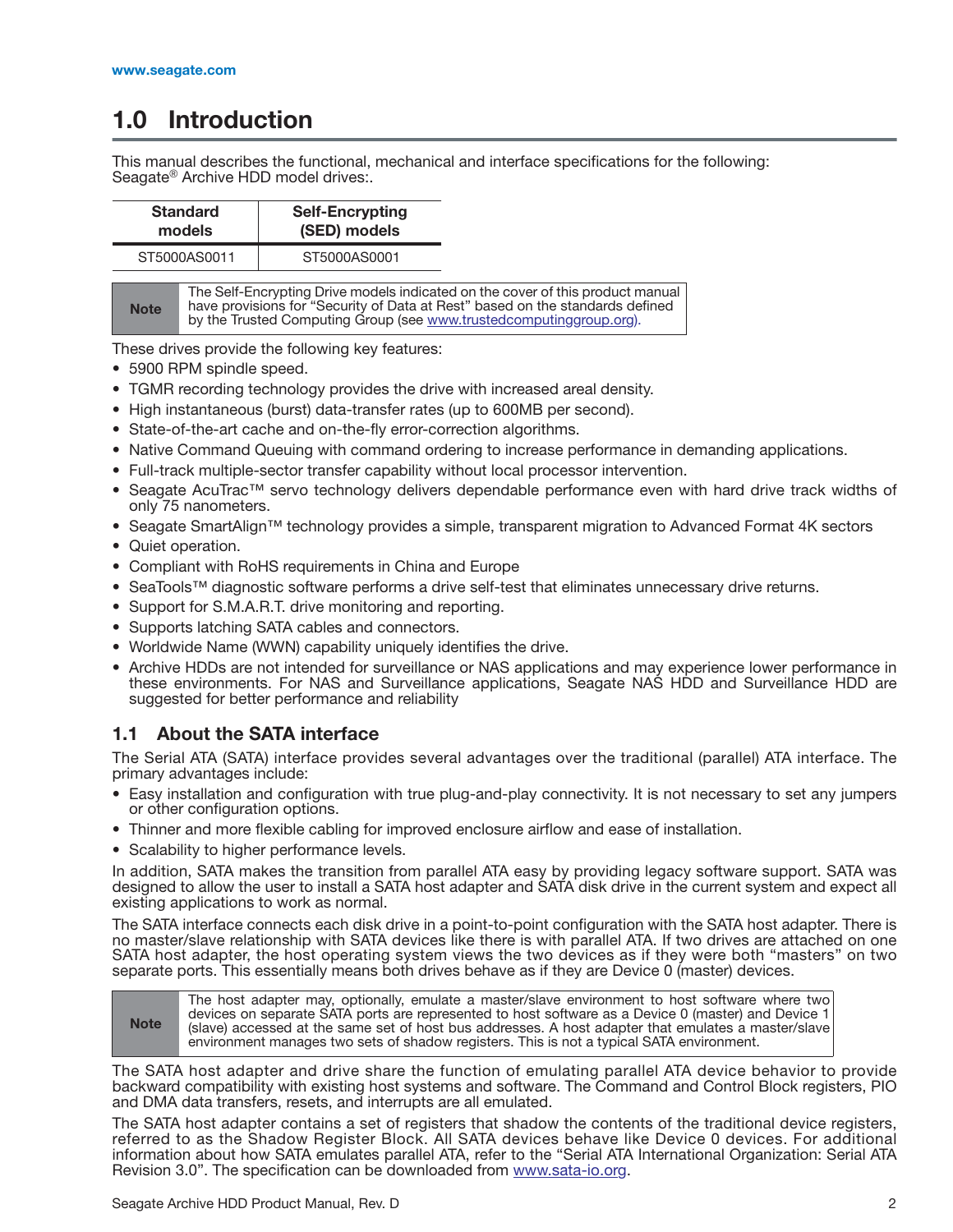## <span id="page-7-0"></span>**2.0 Drive Specifications**

Unless otherwise noted, all specifications are measured under ambient conditions, at 25°C, and nominal power. For convenience, the phrases *the drive* and *this drive* are used throughout this manual to indicate the following drive models:

| <b>Standard</b> | <b>Self-Encrypting</b> |  |
|-----------------|------------------------|--|
| models          | (SED) models           |  |
| ST5000AS0011    | ST5000AS0001           |  |

## <span id="page-7-1"></span>**2.1 Specification summary tables**

The specifications listed in **Table 1**.

For details on specification measurement or definition, refer to the appropriate section of this manual.

| Table 1 | Drive specifications summary for 5TB model |  |
|---------|--------------------------------------------|--|
|         |                                            |  |

| <b>Drive Specification*</b>                                         | ST5000AS0011 and ST5000AS0001                                   |  |
|---------------------------------------------------------------------|-----------------------------------------------------------------|--|
| Formatted capacity (512 bytes/sector)*                              | 5000GB (5TB)                                                    |  |
| Guaranteed sectors                                                  | 9,767,541,168                                                   |  |
| Heads                                                               | 8                                                               |  |
| <b>Disks</b>                                                        | $\overline{4}$                                                  |  |
| Bytes per sector<br>(4K physical emulated at 512-byte sectors)      | 4096                                                            |  |
| Recording density, KFCI (max)                                       | 1807                                                            |  |
| Track density, KTPI (ktracks/in avg.)                               | 455                                                             |  |
| Areal density, (Gb/in2 avg)                                         | 826                                                             |  |
| Spindle speed (RPM)                                                 | 5900                                                            |  |
| Internal data transfer rate (Mb/s max)                              | 1813                                                            |  |
| Average data rate, read/write (MB/s)                                | 146                                                             |  |
| Sustained data transfer rate OD (MB/s max)                          | 180                                                             |  |
| I/O data-transfer rate MB/s max)                                    | 600                                                             |  |
| ATA data-transfer modes supported                                   | PIO modes 0-4<br>Multiword DMA modes 0-2<br>Ultra DMA modes 0-6 |  |
| Cache buffer                                                        | <b>128MB</b>                                                    |  |
| 26.1mm / 1.028 in<br>Height (max)                                   |                                                                 |  |
| Width (max)                                                         | 101.85mm /4.010 in                                              |  |
| Length (max)                                                        | 147.00mm / 5.787 in                                             |  |
| Weight (typical)                                                    | 655g (1.44 lb)                                                  |  |
| Average latency                                                     | 5.1ms                                                           |  |
| Power-on to ready (sec max)                                         | 30.0                                                            |  |
| Standby to ready (sec max)                                          | 17.0                                                            |  |
| Average seek, read (ms typical)<br>Average seek, write (ms typical) | < 12.0<br>< 12.0                                                |  |
| Startup current (typical) 12V (peak)                                | 2.0A                                                            |  |
| Voltage tolerance (including noise)                                 | $5V: \pm 5\%$<br>12V: ±10%                                      |  |
| <b>Ambient Temperature</b>                                          | 0 to 60°C (operating)<br>-40 to 70°C (non-operating)            |  |
| Temperature gradient (°C per hour max)                              | 20°C (operating)<br>30°C (non-operating)                        |  |
| Relative humidity                                                   | 5% to 90% (operating)<br>5% to 95% (non-operating)              |  |
| Relative humidity gradient (per hour max)                           | 30%                                                             |  |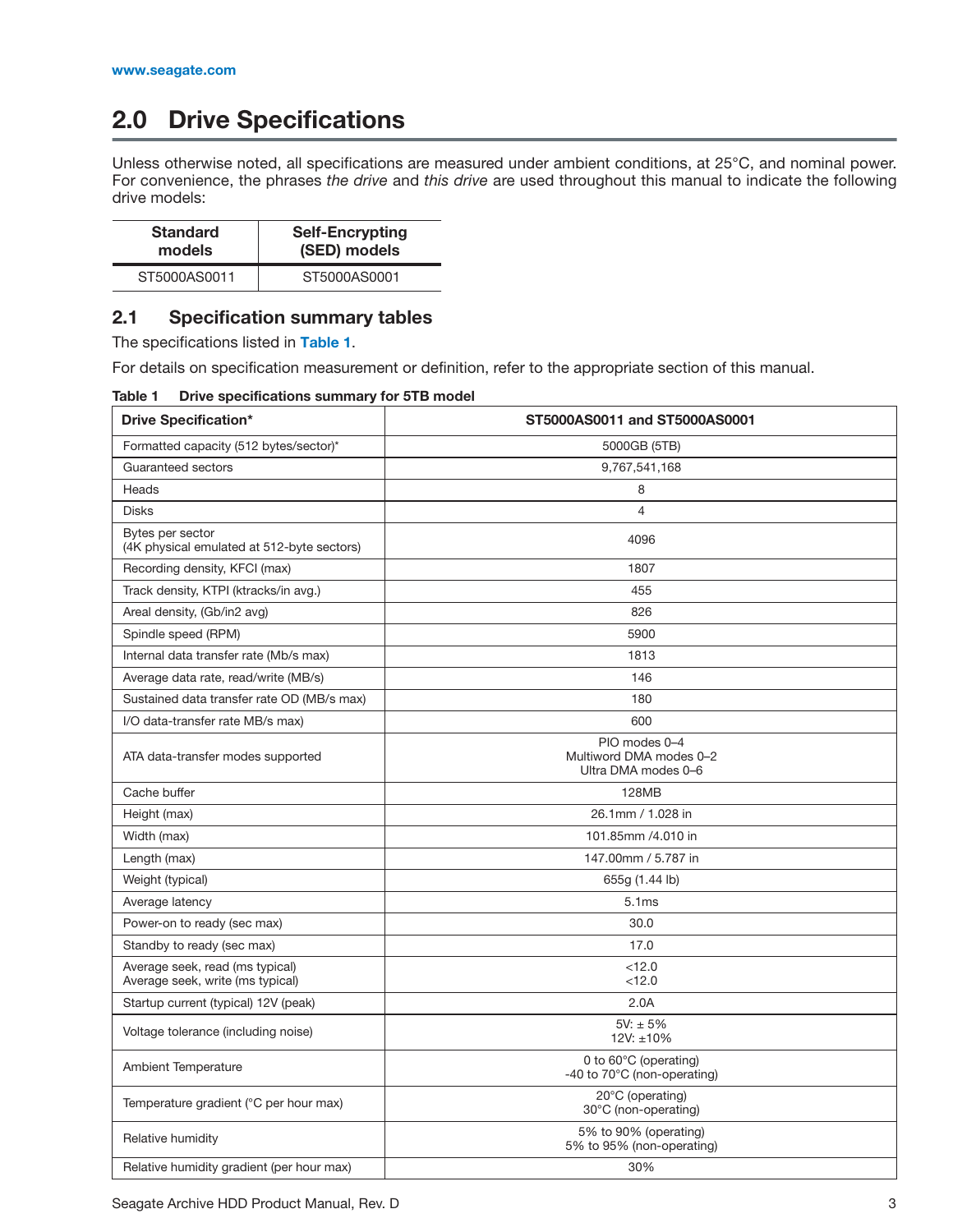| Table 1 | Drive specifications summary for 5TB model (Continued) |  |  |
|---------|--------------------------------------------------------|--|--|
|---------|--------------------------------------------------------|--|--|

| <b>Drive Specification*</b>                                             | ST5000AS0011 and ST5000AS0001                                                                                                                                                                                                                                                                                                                                                                                                                                 |  |
|-------------------------------------------------------------------------|---------------------------------------------------------------------------------------------------------------------------------------------------------------------------------------------------------------------------------------------------------------------------------------------------------------------------------------------------------------------------------------------------------------------------------------------------------------|--|
| Wet bulb temperature (max)                                              | 30.0°C max (operating)<br>40.0°C max (nonoperating)                                                                                                                                                                                                                                                                                                                                                                                                           |  |
| Altitude, operating                                                     | $-61$ m to 3048 m<br>(-200 ft to 10,000+ ft)                                                                                                                                                                                                                                                                                                                                                                                                                  |  |
| Altitude, non-operating<br>(below mean sea level, max)                  | -61 m to 12,192 m<br>$(-200$ ft to $40,000+$ ft)                                                                                                                                                                                                                                                                                                                                                                                                              |  |
| Operational Shock (max @ 2 ms)                                          | 80 Gs                                                                                                                                                                                                                                                                                                                                                                                                                                                         |  |
| Non-Operational Shock (max @ 2 ms))                                     | 300 Gs                                                                                                                                                                                                                                                                                                                                                                                                                                                        |  |
| Vibration, operating                                                    | 2-22 Hz: 0.25 Gs, Limited displacement<br>22-350 Hz: 0.50 Gs<br>350-500 Hz: 0.25 Gs                                                                                                                                                                                                                                                                                                                                                                           |  |
| Vibration, non-operating                                                | 5Hz to 22Hz: 3.0 Gs<br>22Hz to 350Hz: 3.0 Gs<br>350Hz to 500Hz: 3.0 Gs                                                                                                                                                                                                                                                                                                                                                                                        |  |
| Drive acoustics, sound power (bels)                                     |                                                                                                                                                                                                                                                                                                                                                                                                                                                               |  |
| $I$ dle**                                                               | 2.3<br>(typical)<br>2.5<br>(max)                                                                                                                                                                                                                                                                                                                                                                                                                              |  |
| Performance seek                                                        | 2.8 (typical)<br>3.0<br>(max)                                                                                                                                                                                                                                                                                                                                                                                                                                 |  |
| Non-recoverable read errors                                             | 1 per $10^{14}$ bits read                                                                                                                                                                                                                                                                                                                                                                                                                                     |  |
| Workload Rate Limit                                                     | Average rate of <180TB/year<br>The AFR specification for the drive assumes the I/O workload does not exceed the<br>Average Annualized Workload Rate Limit of <180TB/year. Workloads exceeding the<br>annualized rate may degrade the drive AFR and impact product reliability. The Average<br>Annualized Workload Rate Limit is in units of TB per year, or TB per 8760 power on hours.<br>Workload Rate = TB transferred x (8760 / recorded power on hours). |  |
| Warranty                                                                | To determine the warranty for a specific drive, use a web browser to access the following<br>web page: http://www.seagate.com/support/warranty-and-replacements/<br>From this page, click on the "Check to see if the drive is under Warranty" link. Users will<br>be asked to provide the drive serial number, model number (or part number) and country<br>of purchase. The system will display the warranty information for the drive.                     |  |
| Load/Unload cycles (25°C, 50% rel. humidity)                            | 300,000                                                                                                                                                                                                                                                                                                                                                                                                                                                       |  |
| Supports Hotplug operation per the<br>Serial ATA Rev. 3.2 specification | Yes                                                                                                                                                                                                                                                                                                                                                                                                                                                           |  |

\* One GB equals one billion bytes and 1TB equals one trillion bytes when referring to hard drive capacity. Accessible capacity may vary depending on operating environment and formatting.

\*\* During periods of drive idle, some offline activity may occur according to the S.M.A.R.T. specification, which may increase acoustic and power to operational levels.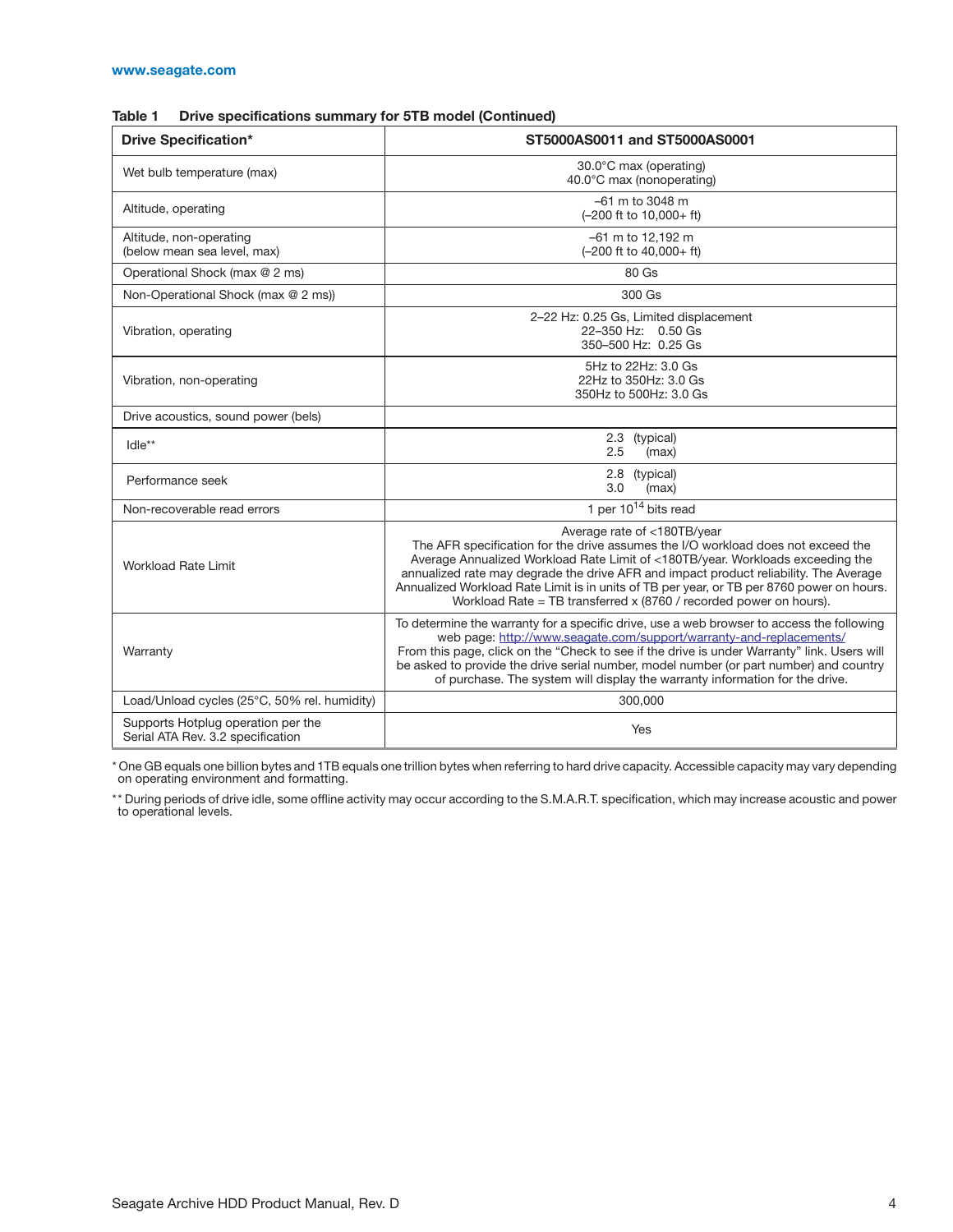## <span id="page-9-0"></span>**2.2 Formatted capacity**

| <b>Model</b>                     | <b>Formatted capacity*</b> | <b>Guaranteed sectors</b> | Bytes per sector             |
|----------------------------------|----------------------------|---------------------------|------------------------------|
| ST5000AS0011 and<br>ST5000AS0001 | 5TB                        | 9.767.541.168             | 4096<br>(512 byte emulation) |

\*One GB equals one billion bytes and 1TB equals one trillion bytes when referring to hard drive capacity. Accessible capacity may vary depending on operating environment and formatting.

## <span id="page-9-1"></span>**2.2.1 LBA mode**

When addressing these drives in LBA mode, all blocks (sectors) are consecutively numbered from 0 to *n–1,* where *n* is the number of guaranteed sectors as defined above*.*

See [Section 5.3.1, "Identify Device command"](#page-27-0) (words 60-61 and 100-103) for additional information about 48-bit addressing support of drives with capacities over 137GB.

## <span id="page-9-2"></span>**2.3 Recording and interface technology**

| Interface                                        | Serial ATA (SATA)      |
|--------------------------------------------------|------------------------|
| Recording method                                 | Perpendicular          |
| Recording density, KFCI (max)                    | 1807                   |
| Track density, KTPI (ktracks/in avg)             | 455                    |
| Areal density (Gb/in <sup>2</sup> avg)           | 826                    |
| Spindle speed (RPM) $(\pm 0.2\%)$                | 5900                   |
| Internal data transfer rate (Mb/s max)           | 1813                   |
| Sustained data transfer rate, OD read (MB/s max) | 180                    |
| Average data rate, read/write (MB/s)             | 146                    |
| I/O data-transfer rate (MB/s max)                | 600 (Ultra DMA mode 5) |

## <span id="page-9-3"></span>**2.4 Physical characteristics**

| Height (max)      | 26.11mm / 1.028 in  |
|-------------------|---------------------|
| Width (max)       | 101.85mm / 4.010 in |
| Length (max)      | 147,00mm / 5,787 in |
| Weight: (maximum) | 655g (1.44 lb)      |
| Cache buffer      | 128MB (129,536KB)   |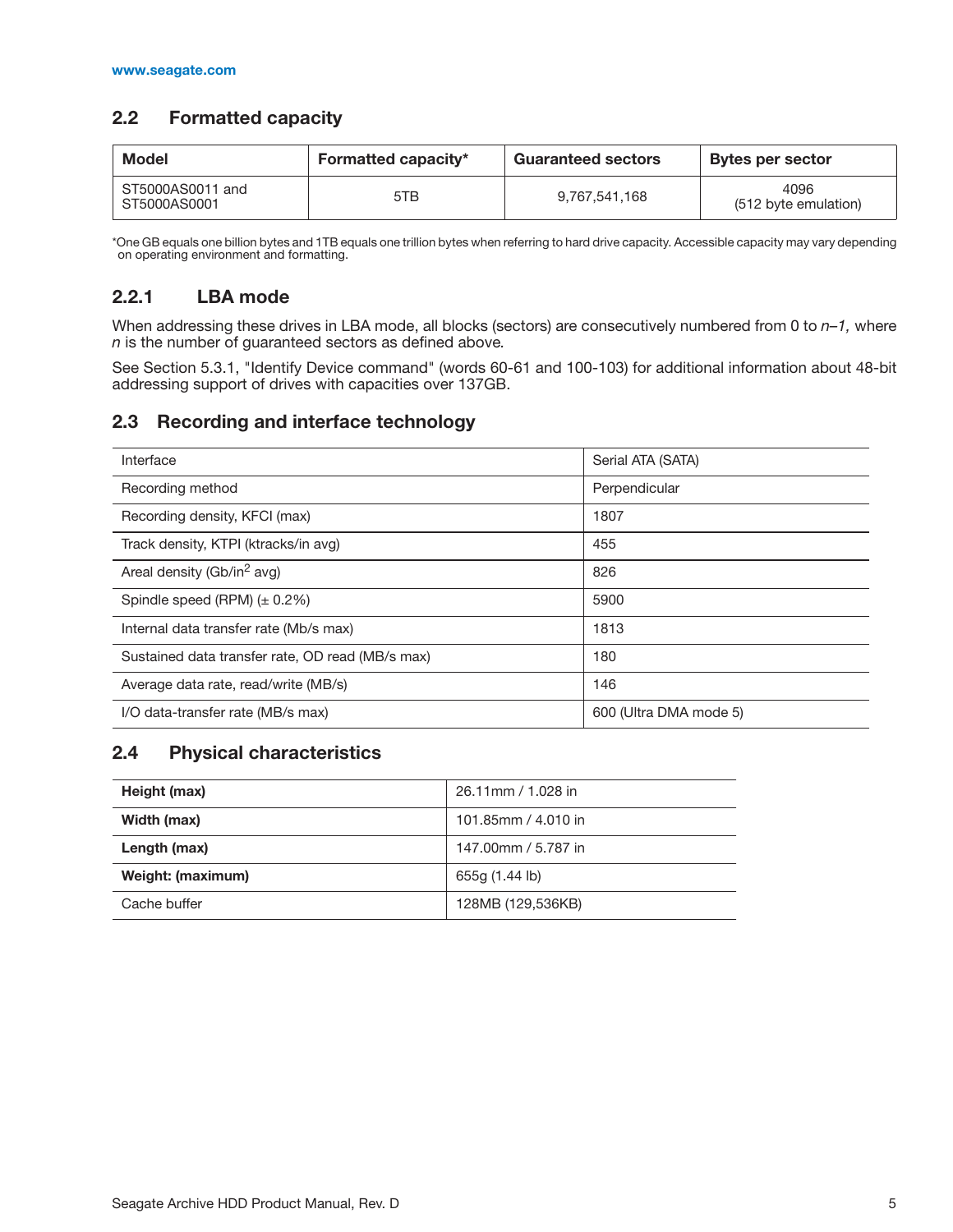## <span id="page-10-0"></span>**2.5 Seek time**

Seek measurements are taken with nominal power at 25°C ambient temperature. All times are measured using drive diagnostics. The specifications in the table below are defined as follows:

- Track-to-track seek time is an average of all possible single-track seeks in both directions.
- Average seek time is a true statistical random average of at least 5000 measurements of seeks between random tracks, less overhead.

| Typical seek times (ms) | <b>Read</b> | Write |
|-------------------------|-------------|-------|
| Track-to-track          | 1.0         | 1.2   |
| Average                 | <12.0       | <12.0 |
| Average latency         | 5.1         |       |

**Note** These drives are designed to consistently meet the seek times represented in this manual. Physical seeks, regardless of mode (such as track-to-track and average), are expected to meet the noted values. However, due to the manner in which these drives are formatted, benchmark tests that include command overhead or measure logical seeks may produce results that vary from these specifications.

## <span id="page-10-1"></span>**2.6 Start/stop times**

| Power-on to ready (sec)     | 25 (typical)<br>$30 \text{ (max)}$ |
|-----------------------------|------------------------------------|
| Standby to ready (sec)      | 15 (typical)<br>17 (max)           |
| Ready to spindle stop (sec) | 10 (typical)<br>11 (max)           |

## <span id="page-10-2"></span>**2.7 Power specifications**

The drive receives DC power (+5V or +12V) through a native SATA power connector. Refer to **[Figure 3 on page 15](#page-19-4)**.

## <span id="page-10-3"></span>**2.7.1 Power consumption**

Power requirements for the drives are listed in **Table 2:**. Typical power measurements are based on an average of drives tested, under nominal conditions, using 5.0V and 12.0V input voltage at 25°C ambient temperature.

• Spinup power

Spinup power is measured from the time of power-on to the time that the drive spindle reaches operating speed.

• Seek mode

During seek mode, the read/write actuator arm moves toward a specific position on the disc surface and does not execute a read or write operation. Servo electronics are active. Seek mode power represents the worstcase power consumption, using only random seeks with read or write latency time. This mode is not typical and is provided for worst-case information.

• Read/write power and current

Read/write power is measured with the heads on track, based on a 16-sector write followed by a 32-ms delay, then a 16-sector read followed by a 32-ms delay.

• Operating power and current

Operating power is measured using 40 percent random seeks, 40 percent read/write mode (1 write for each 10 reads) and 20 percent drive idle mode.

• Idle mode power

Idle mode power is measured with the drive up to speed, with servo electronics active and with the heads in a random track location.

• Standby mode

During Standby mode, the drive accepts commands, but the drive is not spinning, and the servo and read/ write electronics are in power-down mode.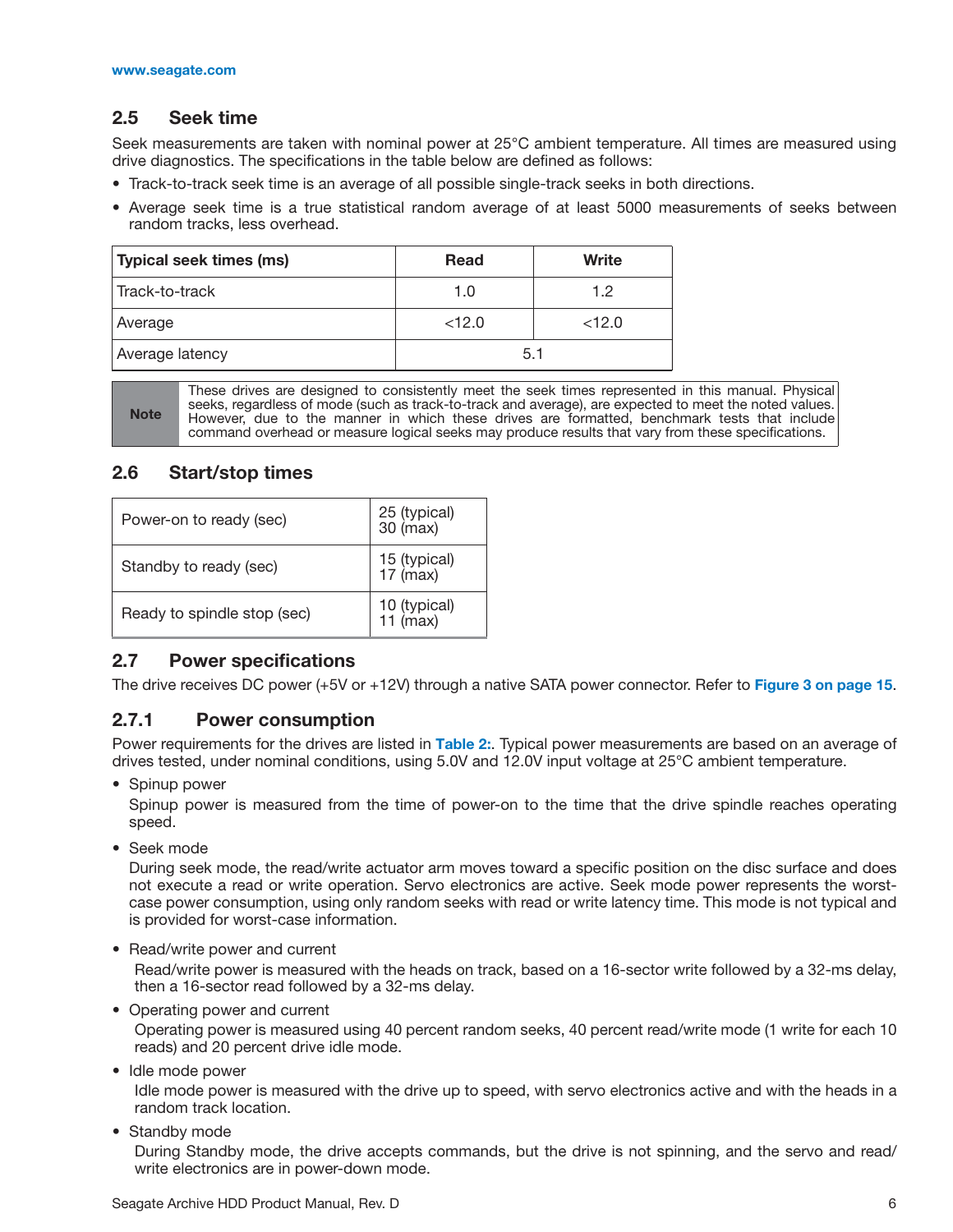#### **[www.seagate.com](http://www.seagate.com)**

|                                           |                                       |           |       | 6.0Gb mode |
|-------------------------------------------|---------------------------------------|-----------|-------|------------|
| <b>Voltage</b>                            |                                       |           | $+5V$ | $+12V$     |
| <b>Regulation</b>                         |                                       |           | ±5%   | ±5%        |
| Avg Idle Current *                        |                                       |           | 0.12  | 0.21       |
|                                           | <b>Advanced Idle Current *</b>        |           |       |            |
|                                           | Idle A                                |           | 0.11  | 0.21       |
|                                           | Idle_B                                |           | 0.12  | 0.21       |
|                                           | Idle_C                                |           | 0.12  | 0.21       |
|                                           | Standby                               |           | 0.11  | 0.005      |
|                                           | <b>Average Sleep Current</b>          |           | 0.104 | 0.006      |
| <b>Maximum Start Current</b>              |                                       |           |       |            |
|                                           | DC (peak DC)                          | $3\sigma$ | 0.3   | 1.21       |
| AC (peak DC)                              |                                       | $3\sigma$ | 0.49  | 2.01       |
| Peak operating current (random read):     |                                       |           |       |            |
|                                           | <b>Typical DC</b>                     |           | 0.21  | 0.38       |
|                                           | Maximum DC                            | $3\sigma$ | 0.21  | 0.39       |
|                                           | Peak operating current (random write) |           |       |            |
|                                           | <b>Typical DC</b>                     |           | 0.44  | 0.28       |
|                                           | Maximum DC                            | $3\sigma$ | 0.45  | 0.29       |
| Peak operating current (sequential read)  |                                       |           |       |            |
|                                           | <b>Typical DC</b>                     |           | 0.38  | 0.29       |
| Maximum DC                                |                                       | $3\sigma$ | 0.44  | 0.31       |
| Peak operating current (sequential write) |                                       |           |       |            |
|                                           | <b>Typical DC</b>                     |           | 0.34  | 0.30       |
|                                           | Maximum DC                            | $3\sigma$ | 0.35  | 0.31       |

#### **Table 2: 5TB Drive DC power requirements**

\* During periods of drive idle, some offline activity may occur according to the S.M.A.R.T. specification, which may increase acoustic and power to operational levels.

#### **• Spinup power**

Spinup power is measured from the time of power-on to the time that the drive spindle reaches operating speed.

#### **• Operating Read/Write power and current**

Sequential read/write - 128 block transfer, QD=16, minimum 10 data points

Random read/write - 8 block transfer, QD=16, minimum 10 data points

Typical DC - average of average operating currents

Maximum DC - average of max operating currents

#### **• Average Idle Current**

Idle mode power is measured with the drive up to speed, with servo electronics active and with the heads in a random track location.

#### **• EPC Idle/Standby/Sleep mode**

The current is measured in the desired EPC idle/standby state.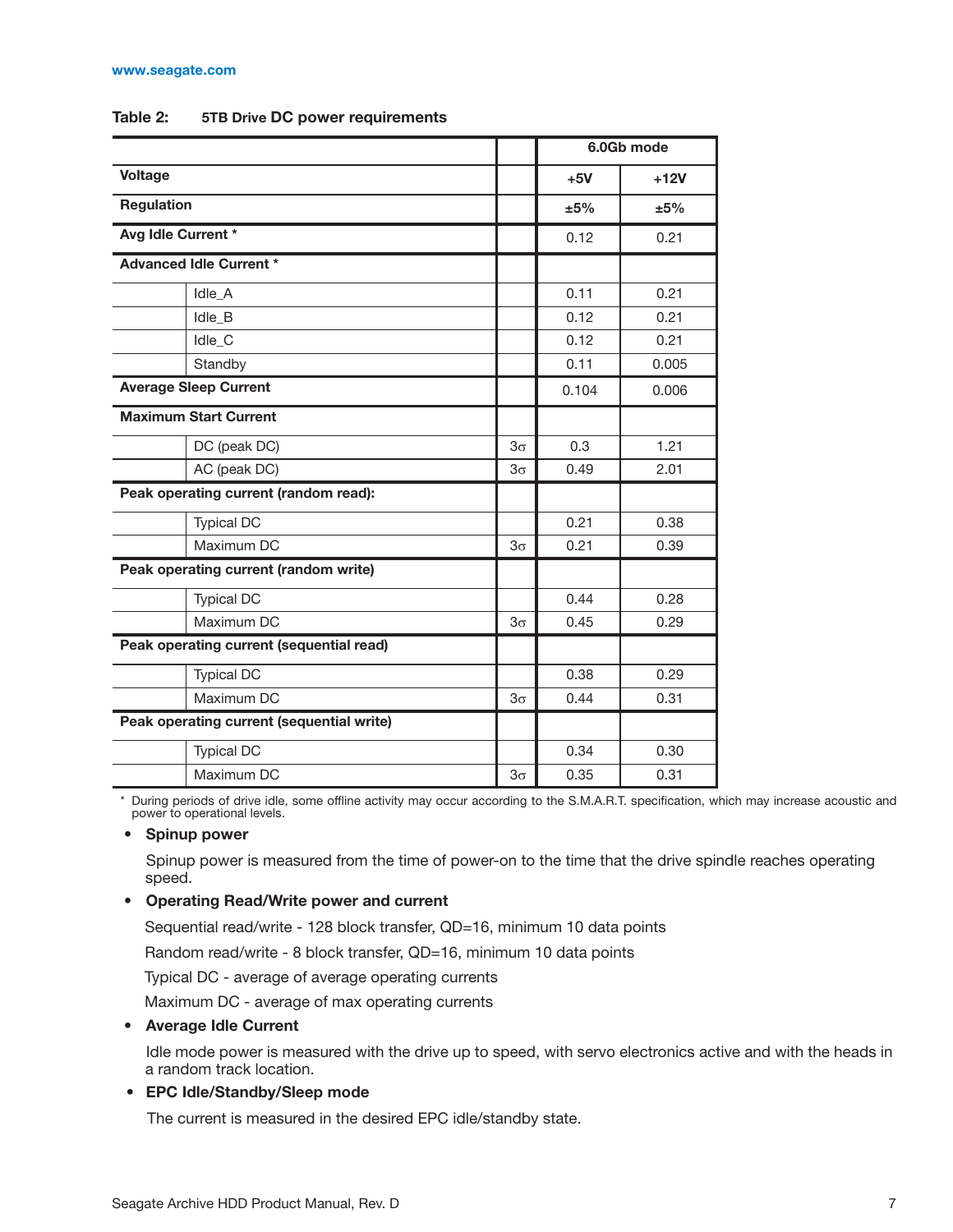#### **2.7.1.1 Typical current profiles**





<span id="page-12-0"></span>**Figure 1 Typical 5TB model 5V - 6Gb/s startup and operation current profile**



<span id="page-12-1"></span>**Figure 2 Typical 5TB model 12V - 6Gb/s startup and operation current profile**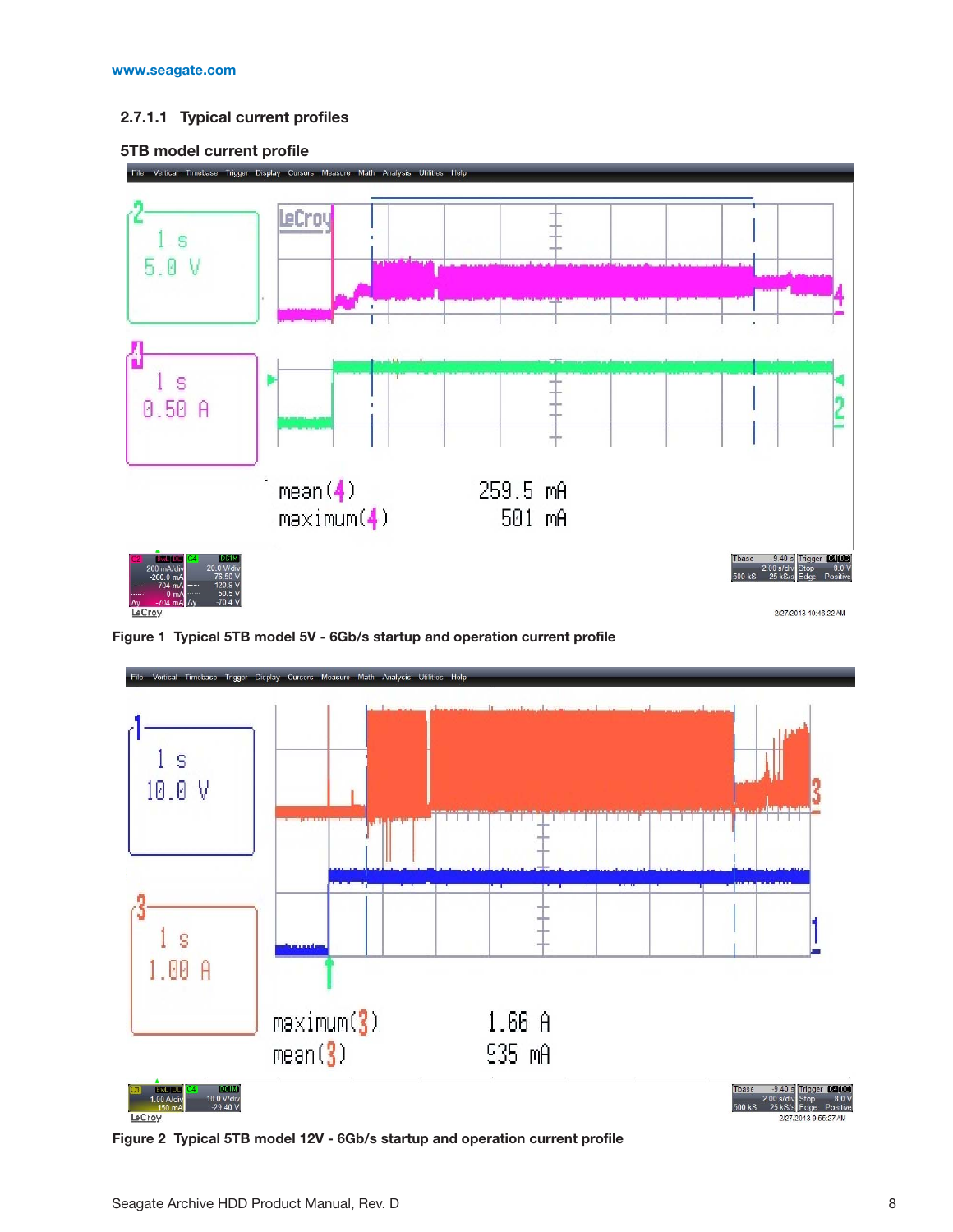## <span id="page-13-0"></span>**2.7.2 Conducted noise**

Input noise ripple is measured at the host system power supply across an equivalent 80-ohm resistive load on the +12 volt line or an equivalent 15-ohm resistive load on the +5 volt line.

- Using 12-volt power, the drive is expected to operate with a maximum of 120 mV peak-to-peak square-wave injected noise at up to 10MHz.
- Using 5-volt power, the drive is expected to operate with a maximum of 100 mV peak-to-peak square-wave injected noise at up to 10MHz.

| <b>Note</b> | Equivalent resistance is calculated by dividing the<br>nominal voltage by the typical RMS read/write current. |
|-------------|---------------------------------------------------------------------------------------------------------------|
|             |                                                                                                               |

## <span id="page-13-1"></span>**2.7.3 Voltage tolerance**

Voltage tolerance (including noise):

- $5V \pm 5%$
- $\bullet$  12V +10% / -7.5%

#### <span id="page-13-2"></span>**2.8 Environmental specifications**

This section provides the temperature, humidity, shock, and vibration specifications for Desktop HDDs. Ambient temperature is defined as the temperature of the environment immediately surrounding the drive. Above 1000ft. (305 meters), the maximum temperature is derated linearly by 1°C every 1000 ft. Refer to **[Section 3.4 Drive](#page-20-0) [mounting](#page-20-0)** for base plate measurement location.

#### <span id="page-13-3"></span>**2.8.1 Ambient Temperature**

| Operating     | $^{\prime}$ 0° to 60°C (32° to 140°F) $^{\prime}$ |
|---------------|---------------------------------------------------|
| Non-operating | –40° to 70°C (–40° to 158°F)                      |

#### <span id="page-13-4"></span>**2.8.2 Temperature gradient**

| <b>Operating</b> | 20°C per hour (36°F per hour max), without condensation |
|------------------|---------------------------------------------------------|
| Non-operating    | 30°C per hour (54°F per hour max)                       |

#### <span id="page-13-5"></span>**2.8.3 Humidity**

#### **2.8.3.1 Relative humidity**

| <b>Operating</b> | 5% to 90% non-condensing (30% per hour max) |
|------------------|---------------------------------------------|
| Nonoperating     | 5% to 95% non-condensing (30% per hour max) |

#### **2.8.3.2 Wet bulb temperature**

| <b>Operating</b> | $30^{\circ}$ C (86 $^{\circ}$ F max) |
|------------------|--------------------------------------|
| Non-operating    | 40 $\degree$ C (104 $\degree$ F max) |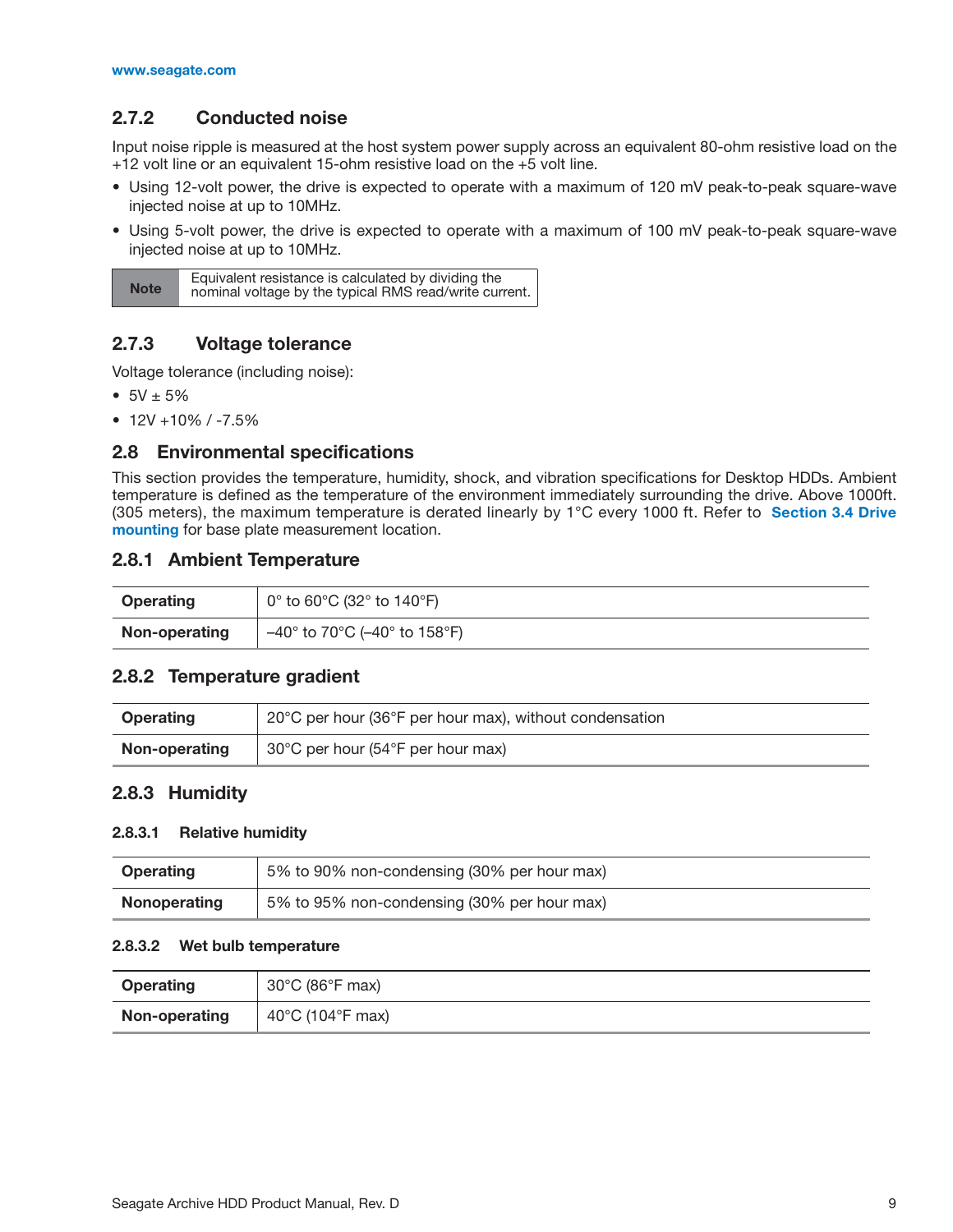## <span id="page-14-0"></span>**2.8.4 Altitude**

| <b>Operating</b> | $-61$ m to 3048 m (-200 ft. to 10,000+ ft.)   |
|------------------|-----------------------------------------------|
| Non-operating    | $-61$ m to 12,192 m (-200 ft. to 40,000+ ft.) |

## <span id="page-14-1"></span>**2.8.5 Shock**

All shock specifications assume that the drive is mounted securely with the input shock applied at the drive mounting screws. Shock may be applied in the X, Y or Z axis.

#### **2.8.5.1 Operating shock**

These drives comply with the performance levels specified in this document when subjected to a maximum operating shock of 80 Gs based on half-sine shock pulses of 2 ms during read operations. Shocks should not be repeated more than two times per second.

#### **2.8.5.2 Non-operating shock**

The non-operating shock level that the drive can experience without incurring physical damage or degradation in performance when subsequently put into operation is 300 Gs based on a non-repetitive half-sine shock pulse of 2 ms duration.

## <span id="page-14-2"></span>**2.8.6 Vibration**

All vibration specifications assume that the drive is mounted securely with the input vibration applied at the drive mounting screws. Vibration may be applied in the X, Y or Z axis.

#### **2.8.6.1 Operating vibration**

The maximum vibration levels that the drive may experience while meeting the performance standards specified in this document are specified below.

| 2Hz to 22Hz                    | $0.25$ Gs |
|--------------------------------|-----------|
| 22Hz to 350Hz                  | ∣ 0.50 Gs |
| $350$ Hz to 500Hz $\,$ 0.25 Gs |           |

All vibration specifications assume that the drive is mounted securely with the input vibration applied at the drive mounting screws. Vibration may be applied in the X, Y or Z axis. Throughput may vary if improperly mounted.

#### **2.8.6.2 Non-operating vibration**

The maximum non-operating vibration levels that the drive may experience without incurring physical damage or degradation in performance when subsequently put into operation are specified below.

| 5Hz to 22Hz    | 3.0 Gs (Limited displacement) |
|----------------|-------------------------------|
| 22Hz to 350Hz  | 3.0 Gs                        |
| 350Hz to 500Hz | $\vert$ 3.0 Gs                |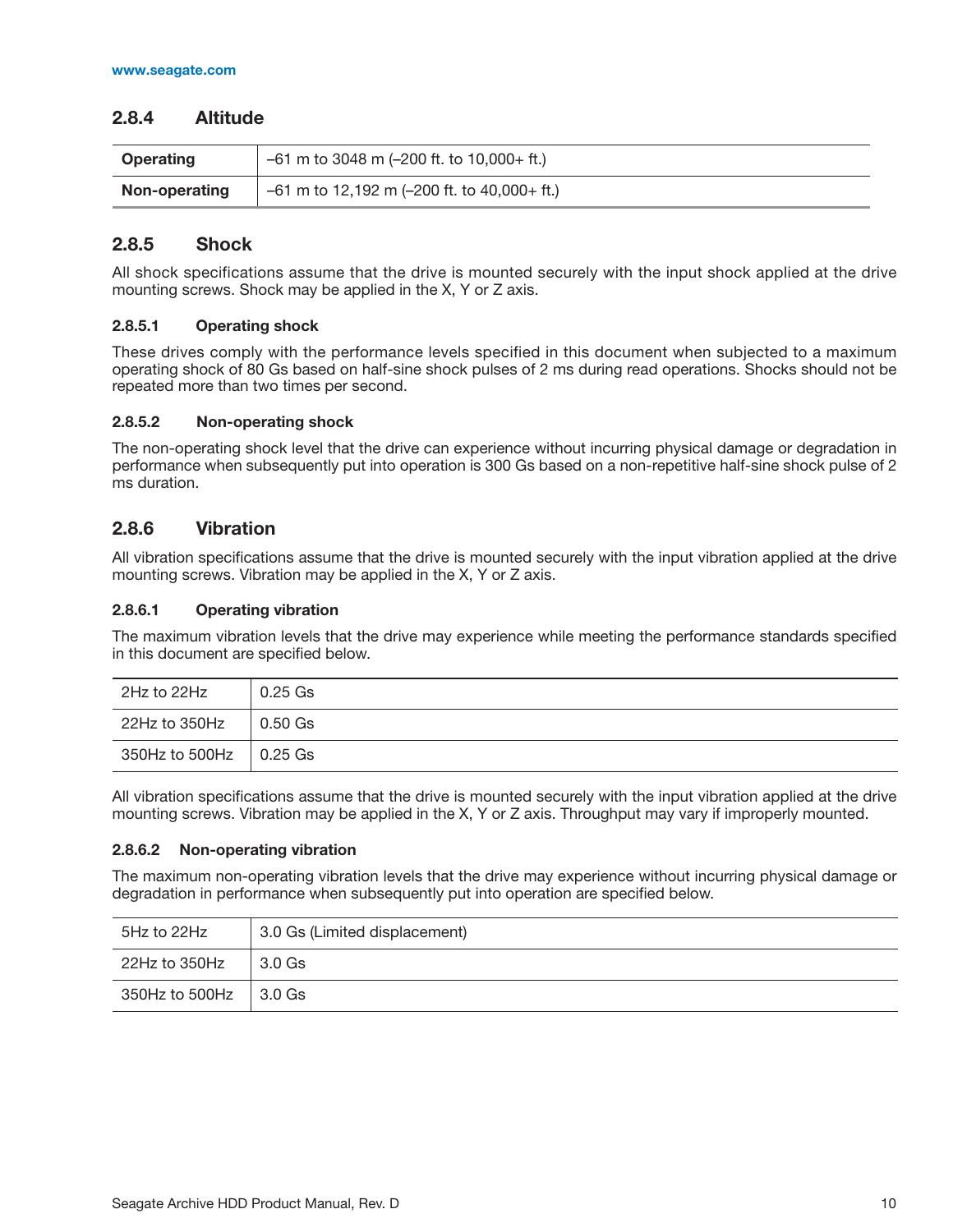## <span id="page-15-0"></span>**2.9 Acoustics**

Drive acoustics are measured as overall A-weighted acoustic sound power levels (no pure tones). All measurements are consistent with ISO document 7779. Sound power measurements are taken under essentially free-field conditions over a reflecting plane. For all tests, the drive is oriented with the cover facing upward.

| <b>Note</b> | For seek mode tests, the drive is placed in seek mode only.<br>The number of seeks per second is defined by the following equation: |  |
|-------------|-------------------------------------------------------------------------------------------------------------------------------------|--|
|             | (Number of seeks per second = $0.4$ / (average latency + average access time)                                                       |  |

#### **Table 3 Fluid Dynamic Bearing (FDB) motor acoustics**

|         | $I$ dle $*$                            | <b>Performance Seek</b>                  |
|---------|----------------------------------------|------------------------------------------|
| 4 Disks | 2.3 bels (typical)<br>$2.5$ bels (max) | 2.8 bels (typical)<br>$3.0$ bels $(max)$ |

\*During periods of drive idle, some offline activity may occur according to the S.M.A.R.T. specification, which may increase acoustic and power to operational levels*.*

## <span id="page-15-1"></span>**2.10 Test for Prominent Discrete Tones (PDTs)**

Seagate follows the ECMA-74 standards for measurement and identification of PDTs. An exception to this process is the use of the absolute threshold of hearing. Seagate uses this threshold curve (originated in ISO 389- 7) to discern tone audibility and to compensate for the inaudible components of sound prior to computation of tone ratios according to Annex D of the ECMA-74 standards.

## <span id="page-15-2"></span>**2.11 Electromagnetic immunity**

When properly installed in a representative host system, the drive operates without errors or degradation in performance when subjected to the radio frequency (RF) environments defined in **[Table 4](#page-15-3)**.

| Test                      | <b>Description</b>                                                                                | <b>Performance</b><br>level | <b>Reference</b><br>standard    |
|---------------------------|---------------------------------------------------------------------------------------------------|-----------------------------|---------------------------------|
| Electrostatic discharge   | Contact, HCP, VCP: $\pm$ 4 kV; Air: $\pm$ 8 kV                                                    | B                           | EN61000-4-2: 95                 |
| Radiated RF immunity      | 80MHz to 1,000MHz, 3 V/m,<br>80% AM with 1kHz sine<br>900MHz, 3 V/m, 50% pulse modulation @ 200Hz | A                           | EN61000-4-3: 96<br>ENV50204: 95 |
| Electrical fast transient | $\pm$ 1 kV on AC mains, $\pm$ 0.5 kV on external I/O                                              | B                           | EN61000-4-4: 95                 |
| Surge immunity            | $\pm$ 1 kV differential, $\pm$ 2 kV common,<br>AC mains                                           | B                           | EN61000-4-5: 95                 |
| Conducted RF immunity     | 150kHz to 80MHz, 3 Vrms, 80% AM with 1kHz<br>sine                                                 | A                           | EN61000-4-6: 97                 |
| Voltage dips, interrupts  | 0% open, 5 seconds<br>0% short, 5 seconds<br>40%, 0.10 seconds<br>70%, 0.01 seconds               | C<br>B                      | EN61000-4-11: 94                |

<span id="page-15-3"></span>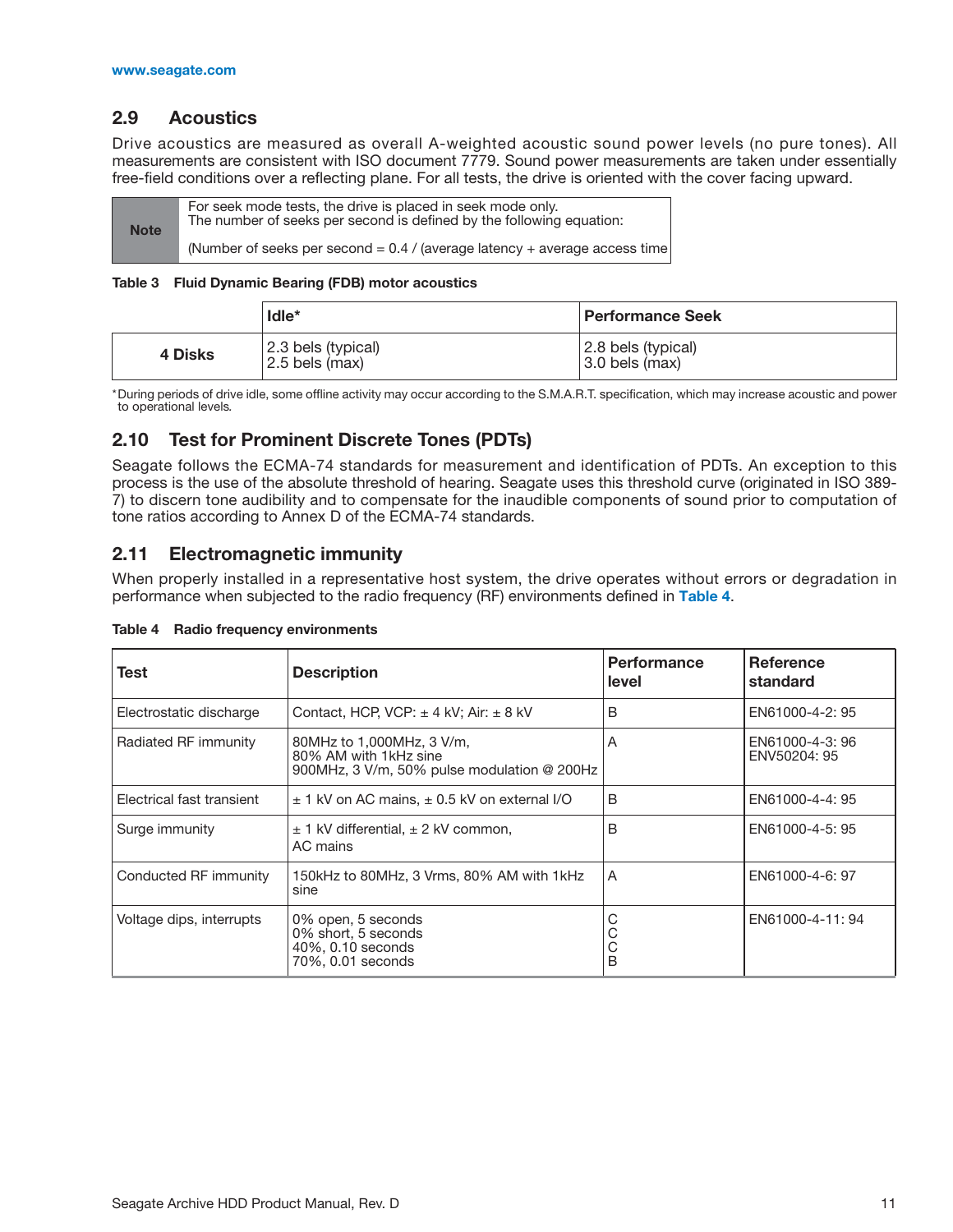## <span id="page-16-0"></span>**2.12 Reliability**

## <span id="page-16-1"></span>**2.12.1 Annualized Failure Rate (AFR) and Mean Time Between Failure (MTBF)**

The product shall achieve an Annualized Failure Rate (AFR) of <1% (MTBF of 800K hours) when operated at a[n](#page-13-2) nominal power and typical case temperatures of 40°C. Operation at temperatures outside the specifications in **[Section 2.8 Environmental specifications](#page-13-2)** may increase the product AFR (decrease MTBF). AFR and MTBF are population statistics that are not relevant to individual units.

AFR and MTBF specifications are based on the following assumptions for business critical storage system environments:

- 8760 power-on-hours per year.
- Operations at nominal voltages.
- Temperatures outside the specifications in **[Section 2.8 Environmental specifications](#page-13-2)** may reduce the product reliability.
- A workload rate below the average annualized specified limits. Operation at excessive I/O duty cycle may degrade product reliability.

The enterprise application nearline environment of power-on-hours, temperature, and I/O duty cycle affect the product AFR and MTBF.

| Nonrecoverable read errors    | 1 per $10^{14}$ bits read, max                                                                                                                                                                                                                                                                                                                                                                                                                                             |  |  |
|-------------------------------|----------------------------------------------------------------------------------------------------------------------------------------------------------------------------------------------------------------------------------------------------------------------------------------------------------------------------------------------------------------------------------------------------------------------------------------------------------------------------|--|--|
| Annualized Failure Rate (AFR) | <1% (nominal power, 25°C air temperature)                                                                                                                                                                                                                                                                                                                                                                                                                                  |  |  |
| Load unload cycles            | 300,000 cycles                                                                                                                                                                                                                                                                                                                                                                                                                                                             |  |  |
| Workload rate limit           | Average rate of <180TB/year<br>The AFR specification for the drive assumes the I/O workload does not exceed the Average<br>Annualized Workload Rate Limit of <180TB/year. Workloads exceeding the annualized rate may<br>degrade the drive AFR and impact product reliability. The Average Annualized Workload Rate Limit is<br>in units of TB per year, or TB per 8760 power on hours.<br>Workload Rate = $\overline{1}B$ transferred x (8760 / recorded power on hours). |  |  |
| Warranty                      | To determine the warranty for a specific drive, use a web browser to access the following web page:<br>http://www.seagate.com/support/warranty-and-replacements/<br>From this page, click the "Check to see if the drive is under Warranty" link. Users will be asked to<br>provide the drive serial number, model number (or part number) and country of purchase. The system<br>will display the warranty information for the drive.                                     |  |  |
| Preventive maintenance        | None required.                                                                                                                                                                                                                                                                                                                                                                                                                                                             |  |  |

## <span id="page-16-2"></span>**2.13 Agency certification**

## <span id="page-16-3"></span>**2.13.1 Safety certification**

These products are certified to meet the requirements of UL60950-1, CSA60950-1 and EN60950 and so marked as to the certify agency.

## <span id="page-16-4"></span>**2.13.2 Electromagnetic compatibility**

Hard drives that display the CE mark comply with the European Union (EU) requirements specified in the Electromagnetic Compatibility Directive (2004/108/EC) as put into place 20 July 2007. Testing is performed to the levels specified by the product standards for Information Technology Equipment (ITE). Emission levels are defined by EN 55022, Class B and the immunity levels are defined by EN 55024.

Drives are tested in representative end-user systems. Although CE-marked Seagate drives comply with the directives when used in the test systems, we cannot guarantee that all systems will comply with the directives. The drive is designed for operation inside a properly designed enclosure, with properly shielded I/O cable (if necessary) and terminators on all unused I/O ports. Computer manufacturers and system integrators should confirm EMC compliance and provide CE marking for their products.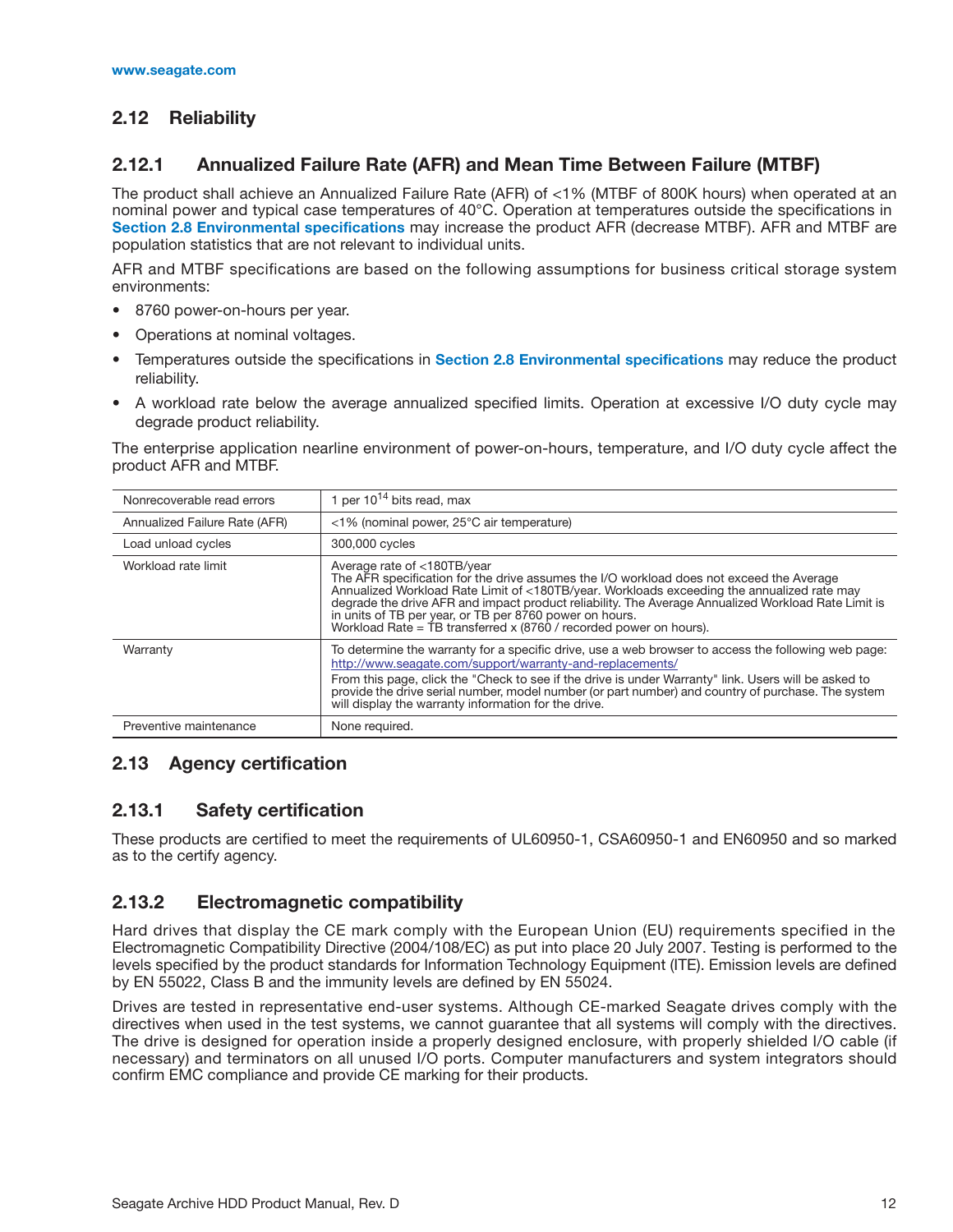#### **Korean RRL**

If these drives have the Korean Communications Commission (KCC) logo, they comply with paragraph 1 of Article 11 of the Electromagnetic Compatibility control Regulation and meet the Electromagnetic Compatibility (EMC) Framework requirements of the Radio Research Laboratory (RRL) Communications Commission, Republic of Korea.

These drives have been tested and comply with the Electromagnetic Interference/Electromagnetic Susceptibility (EMI/EMS) for Class B products. Drives are tested in a representative, end-user system by a Korean-recognized lab.

- Family name: Seagate Archive HDD
- Certificate number: MSIP-REM-STX-ArchiveHDD
- Date of certification: 2014-Feb-04

#### **Australian C-Tick (N176)**

If these models have the C-Tick marking, they comply with the Australia/New Zealand Standard AS/NZ CISPR22 and meet the Electromagnetic Compatibility (EMC) Framework requirements of the Australian Communication Authority (ACA).

## <span id="page-17-0"></span>**2.13.3 FCC verification**

These drives are intended to be contained solely within a personal computer or similar enclosure (not attached as an external device). As such, each drive is considered to be a subassembly even when it is individually marketed to the customer. As a subassembly, no Federal Communications Commission verification or certification of the device is required.

Seagate has tested this device in enclosures as described above to ensure that the total assembly (enclosure, disk drive, motherboard, power supply, etc.) does comply with the limits for a Class B computing device, pursuant to Subpart J, Part 15 of the FCC rules. Operation with non-certified assemblies is likely to result in interference to radio and television reception.

**Radio and television interference.** This equipment generates and uses radio frequency energy and if not installed and used in strict accordance with the manufacturer's instructions, may cause interference to radio and television reception.

This equipment is designed to provide reasonable protection against such interference in a residential installation. However, there is no guarantee that interference will not occur in a particular installation. If this equipment does cause interference to radio or television, which can be determined by turning the equipment on and off, users are encouraged to try one or more of the following corrective measures:

- Reorient the receiving antenna.
- Move the device to one side or the other of the radio or TV.
- Move the device farther away from the radio or TV.
- Plug the computer into a different outlet so that the receiver and computer are on different branch outlets.

If necessary, consult the dealer or an experienced radio/television technician for additional suggestions. Users may find helpful the following booklet prepared by the Federal Communications Commission: *How to Identify and Resolve Radio-Television Interference Problems*. This booklet is available from the Superintendent of Documents, U.S. Government Printing Office, Washington, DC 20402. Refer to publication number 004-000-00345-4.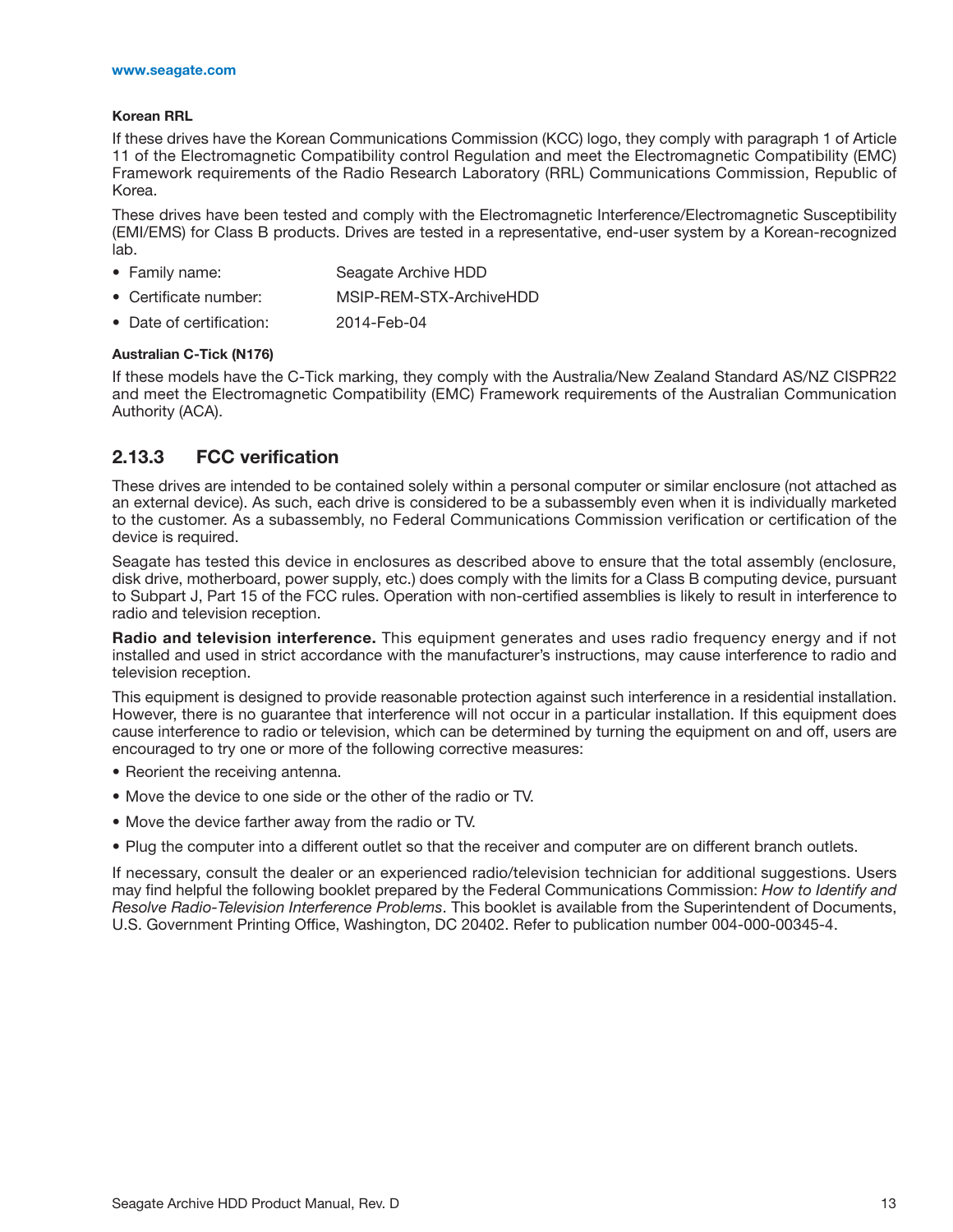## <span id="page-18-0"></span>**2.14 Environmental protection**

Seagate designs its products to meet environmental protection requirements worldwide, including regulations restricting certain chemical substances.

#### <span id="page-18-1"></span>**2.14.1 European Union Restriction of Hazardous Substances (RoHS) Directive**

The European Union Restriction of Hazardous Substances (RoHS) Directive, restricts the presence of chemical substances, including Lead, Cadmium, Mercury, Hexavalent Chromium, PBB and PBDE, in electronic products, effective July 2006. This drive is manufactured with components and materials that comply with the RoHS Directive.

## <span id="page-18-2"></span>**2.14.2 China Restriction of Hazardous Substances (RoHS) Directive**

This product has an Environmental Protection Use Period (EPUP) of 20 years. The following table contains information mandated by China's "Marking Requirements for Control of Pollution Caused by Electronic Information Products" Standard.



该产品具有20年的环境保护使用周期 (EPUP)。 下表包含了中国 "电子产品所导致的污染的控 制的记号要求"所指定的信息。

|                       | Toxic or Hazardous Substances or Elements有毒有害物质或元素 |                      |                      |                                              |                                             |                                                     |
|-----------------------|----------------------------------------------------|----------------------|----------------------|----------------------------------------------|---------------------------------------------|-----------------------------------------------------|
| Name of Parts<br>部件名称 | Lead<br>铅<br>(Pb)                                  | Mercury<br>汞<br>(Hg) | Cadmium<br>镉<br>(Cd) | Hexavalentl<br>Chromium  <br>六价铬<br>$(Cr6+)$ | Polybrominated<br>Diphenyl<br>多溴联苯<br>(PBB) | Polybrominated<br>Diphenyl Ether<br>多溴二苯醚<br>(PBDE) |
| PCBA                  |                                                    |                      |                      |                                              |                                             |                                                     |
| <b>HDA</b>            |                                                    |                      |                      |                                              |                                             |                                                     |

"O" indicates the hazardous and toxic substance content of the part (at the homogeneous material level) is lower than the threshold defined by the China RoHS MCV Standard.

"O"表示该部件(于同类物品程度上)所含的危险和有毒物质低于中国RoHS MCV标准所定义的门槛值。

"X" indicates the hazardous and toxic substance content of the part (at the homogeneous material level) is over the threshold defined by the China RoHS MCV Standard.

"X"表示该部件(于同类物品程度上)所含的危险和有毒物质超出中国RoHS MCV标准所定义的门槛值。

## <span id="page-18-3"></span>**2.15 Corrosive environment**

Seagate electronic drive components pass accelerated corrosion testing equivalent to 10 years exposure to light industrial environments containing sulfurous gases, chlorine and nitric oxide, classes G and H per ASTM B845. However, this accelerated testing cannot duplicate every potential application environment. Users should use caution exposing any electronic components to uncontrolled chemical pollutants and corrosive chemicals as electronic drive component reliability can be affected by the installation environment. The silver, copper, nickel and gold films used in Seagate products are especially sensitive to the presence of sulfide, chloride, and nitrate contaminants. Sulfur is found to be the most damaging. In addition, electronic components should never be exposed to condensing water on the surface of the printed circuit board assembly (PCBA) or exposed to an ambient relative humidity greater than 95%. Materials used in cabinet fabrication, such as vulcanized rubber, that can outgas corrosive compounds should be minimized or eliminated. The useful life of any electronic equipment may be extended by replacing materials near circuitry with sulfide-free alternatives.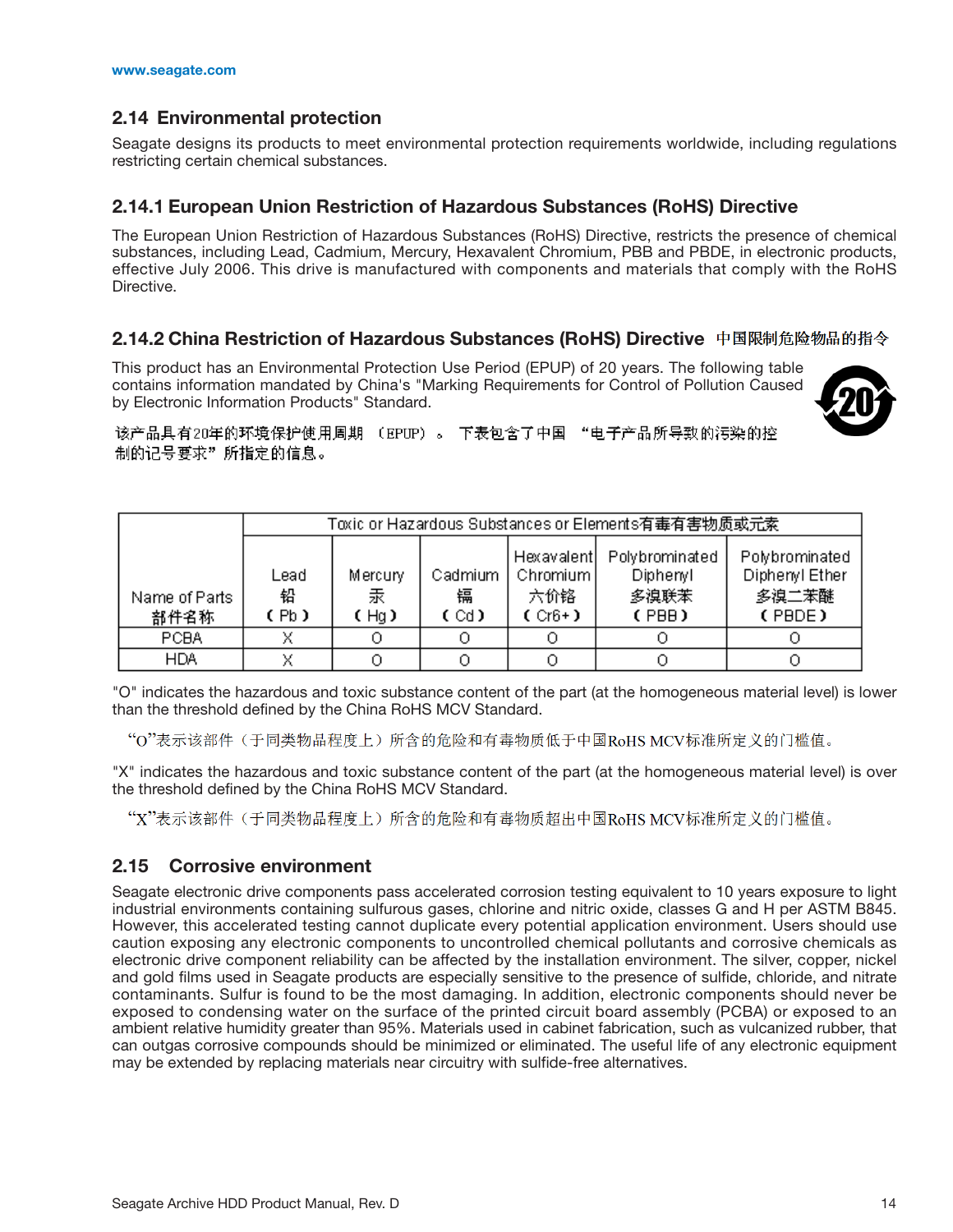# <span id="page-19-0"></span>**3.0 Configuring and Mounting the Drive**

This section contains the specifications and instructions for configuring and mounting the drive.

## <span id="page-19-1"></span>**3.1 Handling and static-discharge precautions**

After unpacking, and before installation, the drive may be exposed to potential handling and electrostatic discharge (ESD) hazards. Observe the following standard handling and static-discharge precautions:

|                | • Before handling the drive, put on a grounded wrist strap, or ground oneself frequently by<br>touching the metal chassis of a computer that is plugged into a grounded outlet. Wear a<br>grounded wrist strap throughout the entire installation procedure.                 |
|----------------|------------------------------------------------------------------------------------------------------------------------------------------------------------------------------------------------------------------------------------------------------------------------------|
|                | • Handle the drive by its edges or frame only.                                                                                                                                                                                                                               |
|                | • The drive is extremely fragile—handle it with care. Do not press down on the drive top cover.                                                                                                                                                                              |
| <b>Caution</b> | • Always rest the drive on a padded, antistatic surface until it is mounted it in the computer.                                                                                                                                                                              |
|                | • Do not touch the connector pins or the printed circuit board.                                                                                                                                                                                                              |
|                | . Do not remove the factory-installed labels from the drive or cover them with additional labels.<br>Removal voids the warranty. Some factory-installed labels contain information needed to<br>service the drive. Other labels are used to seal out dirt and contamination. |

## <span id="page-19-2"></span>**3.2 Configuring the drive**

Each drive on the SATA interface connects point-to-point with the SATA host adapter. There is no master/slave relationship because each drive is considered a master in a point-to-point relationship. If two drives are attached on one SATA host adapter, the host operating system views the two devices as if they were both "masters" on two separate ports. Both drives behave as if they are Device 0 (master) devices.

## <span id="page-19-3"></span>**3.3 SATA cables and connectors**

The SATA interface cable consists of four conductors in two differential pairs, plus three ground connections. The cable size may be 30 to 26 AWG with a maximum length of one meter (39.37 inches). See **[Table 5](#page-24-3)** for connector pin definitions. Either end of the SATA signal cable can be attached to the drive or host.

For direct backplane connection, the drive connectors are inserted directly into the host receptacle. The drive and the host receptacle incorporate features that enable the direct connection to be hot pluggable and blind mateable.

For installations which require cables, users can connect the drive as illustrated in **[Figure 3](#page-19-4)**.

#### <span id="page-19-4"></span>**Figure 3 Attaching SATA cabling**



Each cable is keyed to ensure correct orientation. Seagate Archive HDD drives support latching SATA connectors.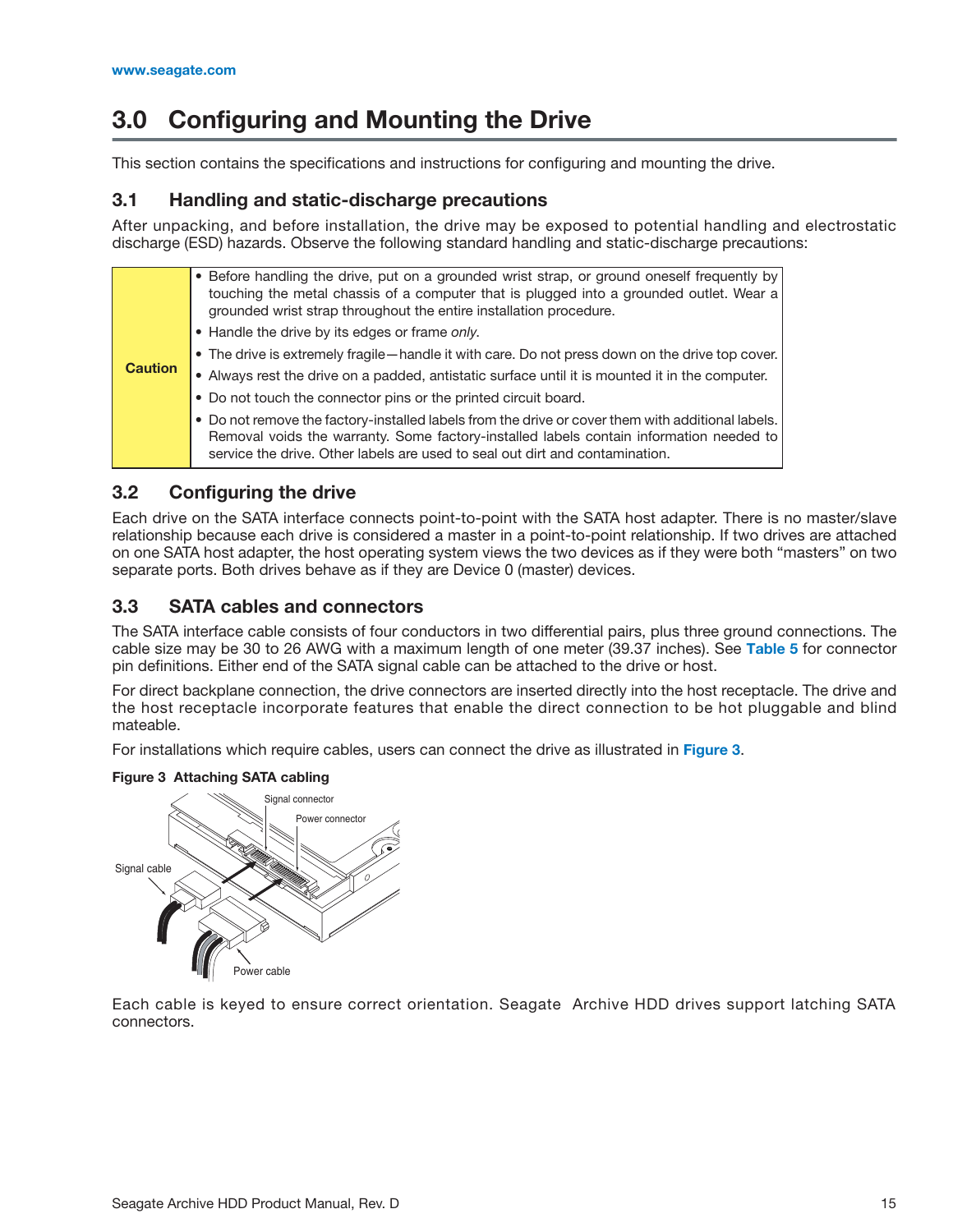## <span id="page-20-0"></span>**3.4 Drive mounting**

Users can mount the drive in any orientation using four screws in the side-mounting holes or four screws in the bottom-mounting holes. Refer to **[Figure 4](#page-20-1)** for drive mounting dimensions. Follow these important mounting precautions when mounting the drive:

- Allow a minimum clearance of 0.030 inches (0.76mm) around the entire perimeter of the drive for cooling.
- Use only 6-32 UNC mounting screws.
- The screws should be inserted no more than 0.150 inch (3.81mm) into the bottom or side mounting holes.
- Do not overtighten the mounting screws (maximum torque: 6 inch-lb).

| Weight: (maximum) | 655g (1.44 lb) |
|-------------------|----------------|
|-------------------|----------------|

[These dimensions conform to the Small Form Factor Standard documented](http://www.sffcommittee.org)<br>Note in SEE-8301 and SEE-8323 found at www.sfr.committee.org [in SFF-8301 and SFF-8323 found at](http://www.sffcommittee.org) www.sffcommittee.org

<span id="page-20-1"></span>

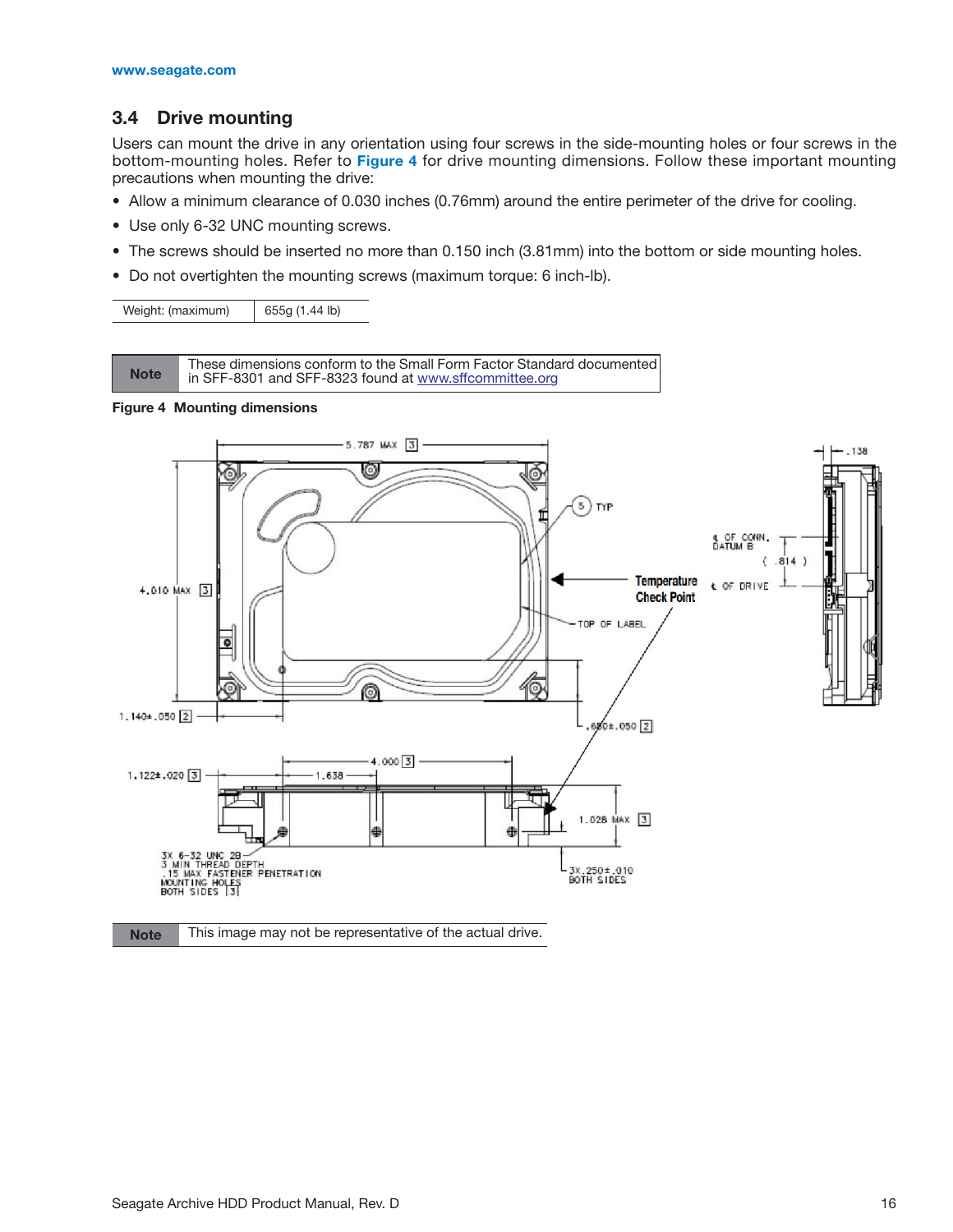## <span id="page-21-0"></span>**4.0 About (SED) Self-Encrypting Drives**

Self-encrypting drives (SEDs) offer encryption and security services for the protection of stored data, commonly known as "protection of data at rest." These drives are compliant with the Trusted Computing Group (TCG) Opal Storage Specifications as detailed in the following:

Trusted Computing Group (TCG) Documents (apply to Self-Encrypting Drive models only)

TCG Storage Architecture Core Specification, Version 2.0 TCG Storage Security Subsystem Class Opal Specification, Version 2.0 [\(see w](http://www.trustedcomputinggroup.org)ww.trustedcomputinggroup.org)

In case of conflict between this document and any referenced document, this document takes precedence.

The Trusted Computing Group (TCG) is an organization sponsored and operated by companies in the computer, storage and digital communications industry. Seagate's SED models comply with the standards published by the TCG.

To use the security features in the drive, the host must be capable of constructing and issuing the following two SATA commands:

- Trusted Send
- Trusted Receive

These commands are used to convey the TCG protocol to and from the drive in their command payloads.

#### <span id="page-21-1"></span>**4.1 Data Encryption**

Encrypting drives use one inline encryption engine for each drive employing AES-256 data encryption in Cipher Block Chaining (CBC) mode to encrypt all data prior to being written on the media and to decrypt all data as it is read from the media. The encryption engine is always in operation and cannot be disabled.

The 32-byte Data Encryption Key (DEK) is a random number which is generated by the drive, never leaves the drive, and is inaccessible to the host system. The DEK is itself encrypted when it is stored on the media and when it is in volatile temporary storage (DRAM) external to the encryption engine. A unique data encryption key is used for each of the drive's possible16 data bands (see **[Section 4.5 Data Bands](#page-22-4)**).

#### <span id="page-21-2"></span>**4.2 Controlled Access**

The drive has two security providers (SPs) called the "Admin SP" and the "Locking SP." These act as gatekeepers to the drive security services. Security-related commands will not be accepted unless they also supply the correct credentials to prove the requester is authorized to perform the command.

#### <span id="page-21-3"></span>**4.2.1 Admin SP**

The Admin SP allows the drive's owner to enable or disable firmware download operations (see **[Section 4.4 Drive Locking](#page-22-3)**). Access to the Admin SP is available using the SID (Secure ID) password or the MSID (Manufacturers Secure ID) password.

#### <span id="page-21-4"></span>**4.2.2 Locking SP**

The Locking SP controls read/write access to the media and the cryptographic erase feature. Access to the Locking SP is available using the Admin or User passwords.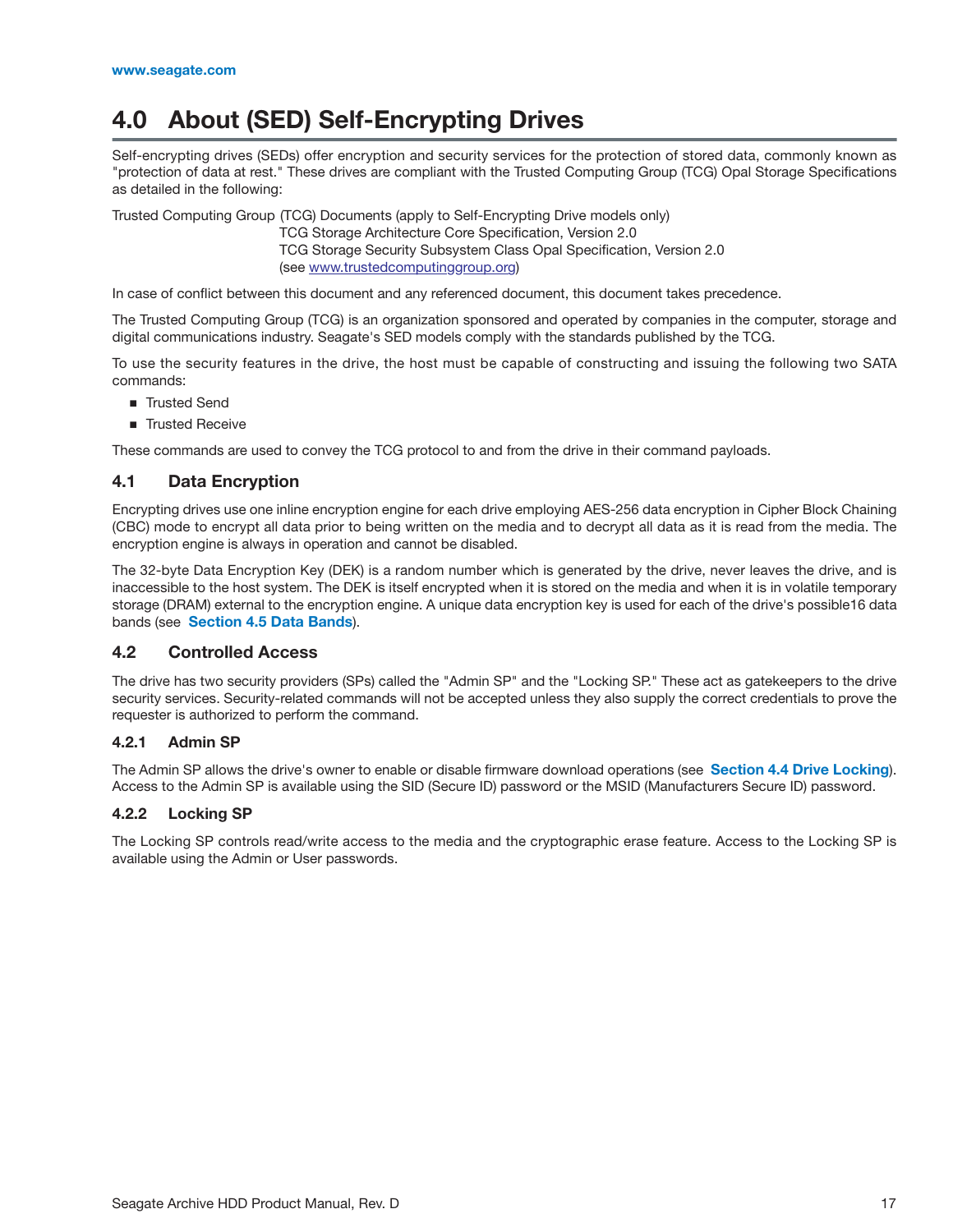#### <span id="page-22-0"></span>**4.2.3 Default password**

When the drive is shipped from the factory, all passwords are set to the value of MSID. This 32-byte random value can only be read by the host electronically over the interface. After receipt of the drive, it is the responsibility of the owner to use the default MSID password as the authority to change all other passwords to unique owner-specified values.

#### <span id="page-22-1"></span>**4.2.4 ATA Enhanced Security**

The drive can utilize the system's BIOS through the ATA Security API for cases that do not require password management and additional security policies.

Furthermore, the drive's ATA Security Erase Unit command shall support both Normal and Enhanced Erase modes with the following modifications/additions:

**Normal Erase:** Normal erase feature shall be performed by changing the Data Encryption Key (DEK) of the drive, followed by an overwrite operation that repeatedly writes a single sector containing random data to the entire drive. This write operation bypasses the media encryption. On reading back the overwritten sectors, the host will receive a decrypted version, using the new DEK of the random data sector (the returned data will not match what was written).

**Enhanced Erase:** Enhanced erase shall be performed by changing the Data Encryption Key of the drive.

#### <span id="page-22-2"></span>**4.3 Random Number Generator (RNG)**

The drive has a 32-byte hardware RNG that it is uses to derive encryption keys or, if requested to do so, to provide random numbers to the host for system use, including using these numbers as Authentication Keys (passwords) for the drive's Admin and Locking SPs.

#### <span id="page-22-3"></span>**4.4 Drive Locking**

In addition to changing the passwords, as described in **[Section 4.2.3 Default password](#page-22-0)**, the owner should also set the data access controls for the individual bands.

The variable "LockOnReset" should be set to "PowerCycle" to ensure that the data bands will be locked if power is lost. In addition "ReadLockEnabled" and "WriteLockEnabled" must be set to true in the locking table in order for the bands "LockOnReset" setting of "PowerCycle" to actually lock access to the band when a "PowerCycle" event occurs. This scenario occurs if the drive is removed from its cabinet. The drive will not honor any data read or write requests until the bands have been unlocked. This prevents the user data from being accessed without the appropriate credentials when the drive has been removed from its cabinet and installed in another system.

#### <span id="page-22-4"></span>**4.5 Data Bands**

When shipped from the factory, the drive is configured with a single data band called Band 0 (also known as the Global Data Band) which comprises LBA 0 through LBA max. The host may allocate additional bands (Band1 to Band15) by specifying a start LBA and an LBA range. The real estate for this band is taken from the Global Band.

Data bands cannot overlap but they can be sequential with one band ending at LBA (x) and the next beginning at LBA  $(x+1)$ .

Each data band has its own drive-generated encryption key. The host may change the Encryption Key (see **[Section 4.6](#page-23-0) [Cryptographic Erase](#page-23-0)**) or the password when required. The bands should be aligned to 4K LBA boundaries.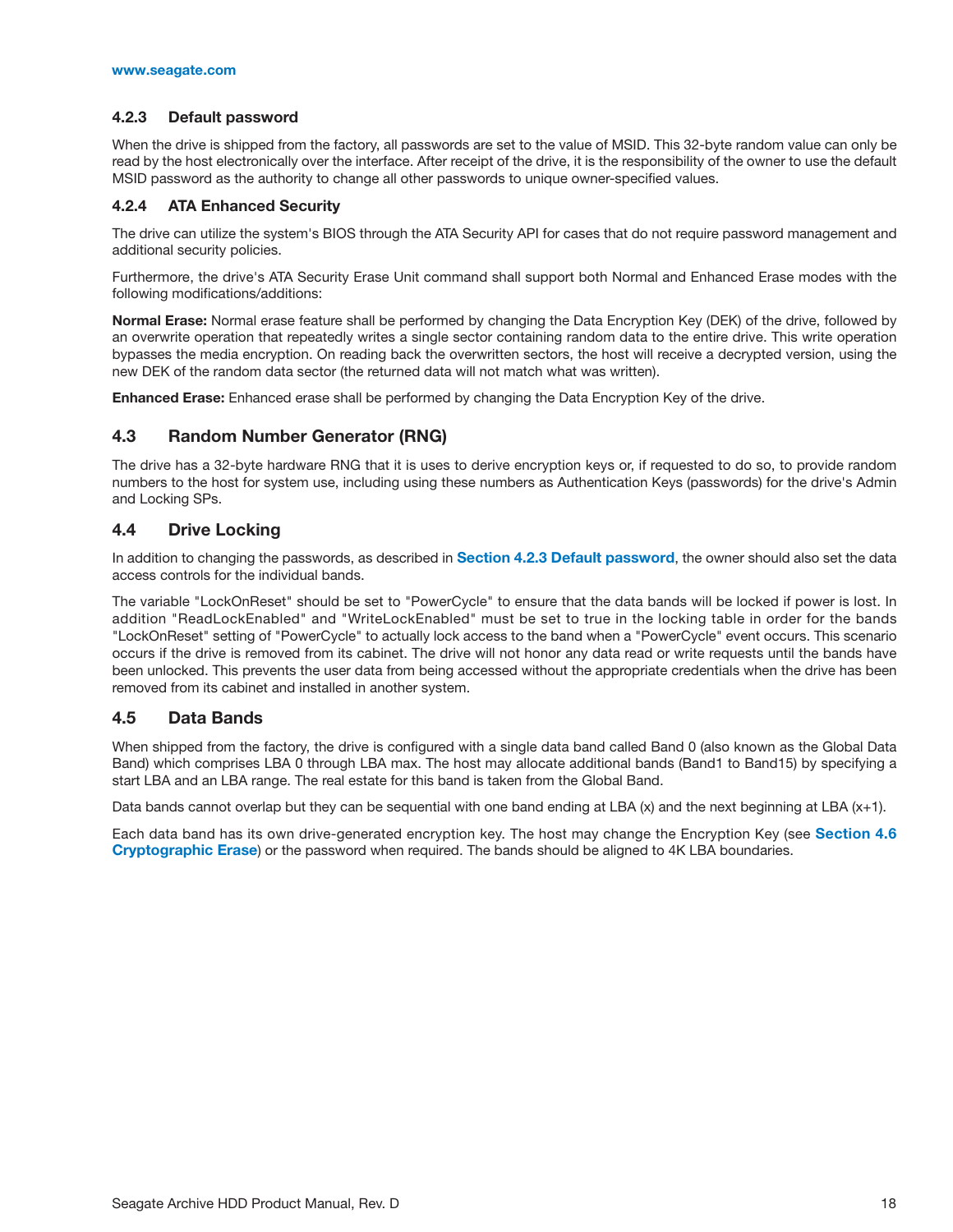#### <span id="page-23-0"></span>**4.6 Cryptographic Erase**

A significant feature of SEDs is the ability to perform a cryptographic erase. This involves the host telling the drive to change the data encryption key for a particular band. Once changed, the data is no longer recoverable since it was written with one key and will be read using a different key. Since the drive overwrites the old key with the new one, and keeps no history of key changes, the user data can never be recovered. This is tantamount to an instantaneous data erase and is very useful if the drive is to be scrapped or redispositioned.

#### <span id="page-23-1"></span>**4.7 Authenticated Firmware Download**

In addition to providing a locking mechanism to prevent unwanted firmware download attempts, the drive also only accepts download files which have been cryptographically signed by the appropriate Seagate Design Center.

Three conditions must be met before the drive will allow the download operation:

- 1. The download must be an SED file. A standard (base) drive (non-SED) file will be rejected.
- 2. The download file must be signed and authenticated.
- 3. As with a non-SED drive, the download file must pass the acceptance criteria for the drive. For example it must be applicable to the correct drive model, and have compatible revision and customer status.

#### <span id="page-23-2"></span>**4.8 Power Requirements**

The standard drive models and the SED drive models have identical hardware, however the security and encryption portion of the drive controller ASIC is enabled and functional in the SED models. This represents a small additional drain on the 5V supply of about

30mA and a commensurate increase of about 150mW in power consumption. There is no additional drain on the 12V supply. See the tables in Section 2.7, "[Power specifications](#page-10-2)" for power requirements on the standard (non-SED) drive models.

#### <span id="page-23-3"></span>**4.9 Supported Commands**

The SED models support the following two commands in addition to the commands supported by the standard (non-SED) models as listed in Section 5.3, "[Supported ATA commands](#page-25-0)":

- Trusted Send
- Trusted Receive

#### <span id="page-23-4"></span>**4.10 RevertSP**

SED models will support the RevertSP feature which erases all data in all bands on the device and returns the contents of all SPs (Security Providers) on the device to their original factory state. In order to execute the RevertSP method the unique PSID (Physical Secure ID) printed on the drive label must be provided. PSID is not electronically accessible and can only be manually read from the drive label or scanned in via the 2D barcode.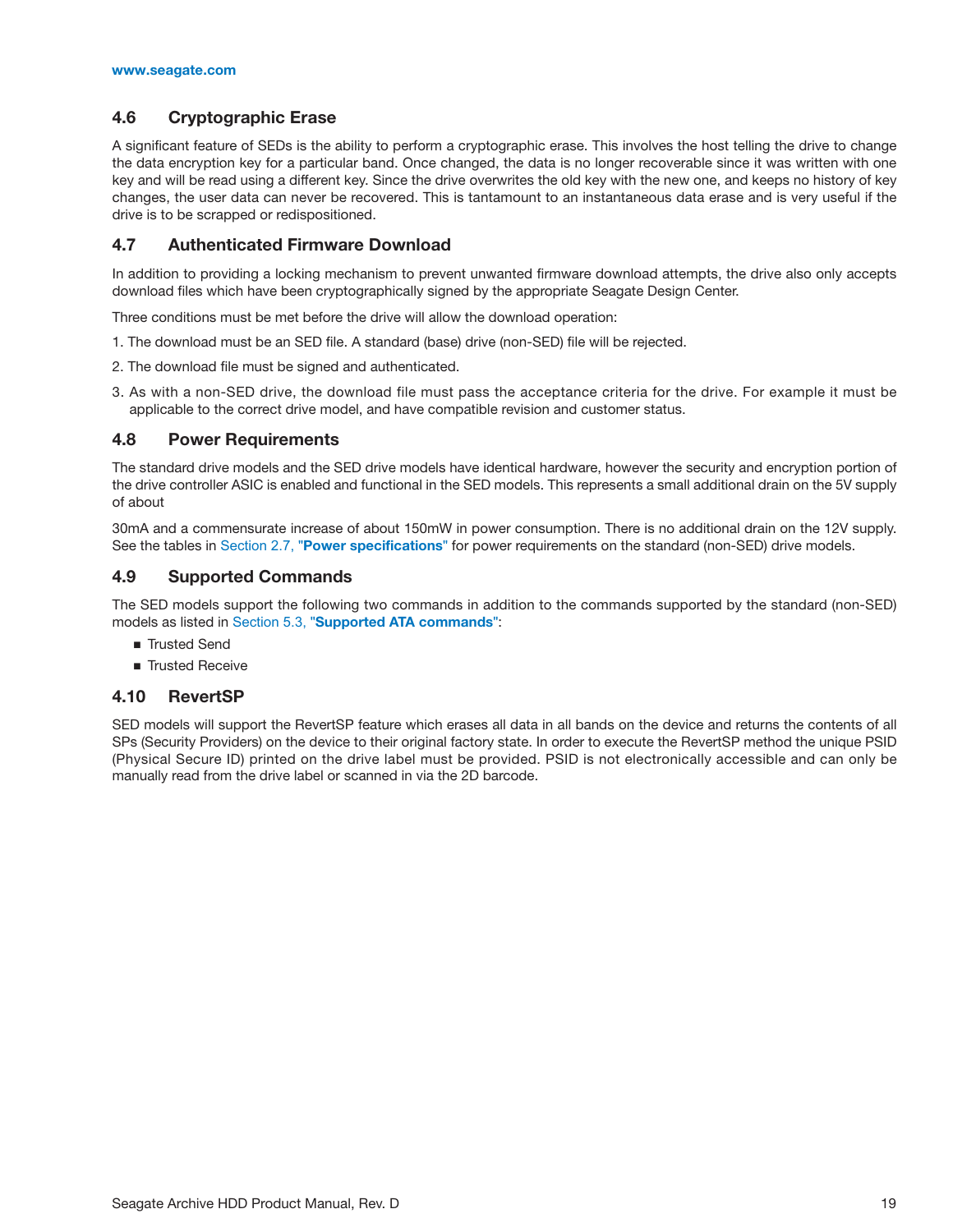## <span id="page-24-0"></span>**5.0 SATA Interface**

These drives use the industry-standard Serial ATA (SATA) interface that supports FIS data transfers. It supports ATA programmed input/output (PIO) modes 0 to 4; multiword DMA modes 0 to 2, and Ultra DMA modes 0 to 6. For detailed information about the SATA interface, refer to the "Serial ATA: High Speed Serialized AT Attachment" specification.

#### <span id="page-24-1"></span>**5.1 Hot-Plug compatibility**

[Seagate Archive HDD drives incorporate connectors which enable users to hot plug these drives in accordance](http://www.serialata.org) [with the SATA Revision 3.0 specification. This specification can be downloaded from w](http://www.serialata.org)ww.serialata.org.

The drive motor must come to a complete stop (Ready to spindle stop time indicated in [Section 2.6\)](#page-10-1)<br>Caution prior to observing the plane of operation This time is required to insure data integrity. prior to changing the plane of operation.This time is required to insure data integrity.

## <span id="page-24-2"></span>**5.2 SATA device plug connector pin definitions**

**[Table 5](#page-24-3)** summarizes the signals on the SATA interface and power connectors.

<span id="page-24-3"></span>**Table 5 SATA connector pin definitions**

| Segment       | Pin                                  | <b>Function</b>                                    | <b>Definition</b>                             |  |
|---------------|--------------------------------------|----------------------------------------------------|-----------------------------------------------|--|
| <b>Signal</b> | S <sub>1</sub>                       | Ground                                             | 2nd mate                                      |  |
|               | S <sub>2</sub>                       | $A+$                                               |                                               |  |
|               | S <sub>3</sub>                       | $A -$                                              | Differential signal pair A from Phy           |  |
|               | S <sub>4</sub>                       | Ground                                             | 2nd mate                                      |  |
|               | S <sub>5</sub>                       | <b>B-</b>                                          | Differential signal pair B from Phy           |  |
|               | S <sub>6</sub>                       | $B+$                                               |                                               |  |
|               | S7                                   | Ground                                             | 2nd mate                                      |  |
|               |                                      | Key and spacing separate signal and power segments |                                               |  |
| <b>Power</b>  | P <sub>1</sub>                       | $V_{33}$                                           | 3.3V power                                    |  |
|               | P <sub>2</sub>                       | $V_{33}$                                           | 3.3V power                                    |  |
|               | P <sub>3</sub>                       | $V_{33}$                                           | 3.3V power, pre-charge, 2nd mate              |  |
|               | P <sub>4</sub>                       | Ground                                             | 1st mate                                      |  |
|               | P <sub>5</sub><br>Ground<br>2nd mate |                                                    |                                               |  |
|               | P <sub>6</sub>                       | Ground                                             | 2nd mate                                      |  |
|               | P7                                   | V <sub>5</sub>                                     | 5V power, pre-charge, 2nd mate                |  |
|               | P <sub>8</sub>                       | $V_5$                                              | 5V power                                      |  |
|               | P <sub>9</sub>                       | V <sub>5</sub>                                     | 5V power                                      |  |
|               | P <sub>10</sub>                      | Ground                                             | 2nd mate                                      |  |
|               | P <sub>11</sub>                      | Ground or LED signal                               | If grounded, drive does not use deferred spin |  |
|               | P <sub>12</sub>                      | Ground                                             | 1st mate.                                     |  |
|               | P <sub>13</sub>                      | $V_{12}$                                           | 12V power, pre-charge, 2nd mate               |  |
|               | P <sub>14</sub>                      | $V_{12}$                                           | 12V power                                     |  |
|               | P <sub>15</sub>                      | $V_{12}$                                           | 12V power                                     |  |

#### **Notes**

- 1. All pins are in a single row, with a 1.27 mm (0.050") pitch.
- 2. The comments on the mating sequence apply to the case of backplane blindmate connector only. In this case, the mating sequences are:
	- the ground pins P4 and P12.
	- the pre-charge power pins and the other ground pins.
	- the signal pins and the rest of the power pins.
- 3. There are three power pins for each voltage. One pin from each voltage is used for pre-charge when installed in a blind-mate backplane configuration.
	- All used voltage pins  $(V_x)$  must be terminated.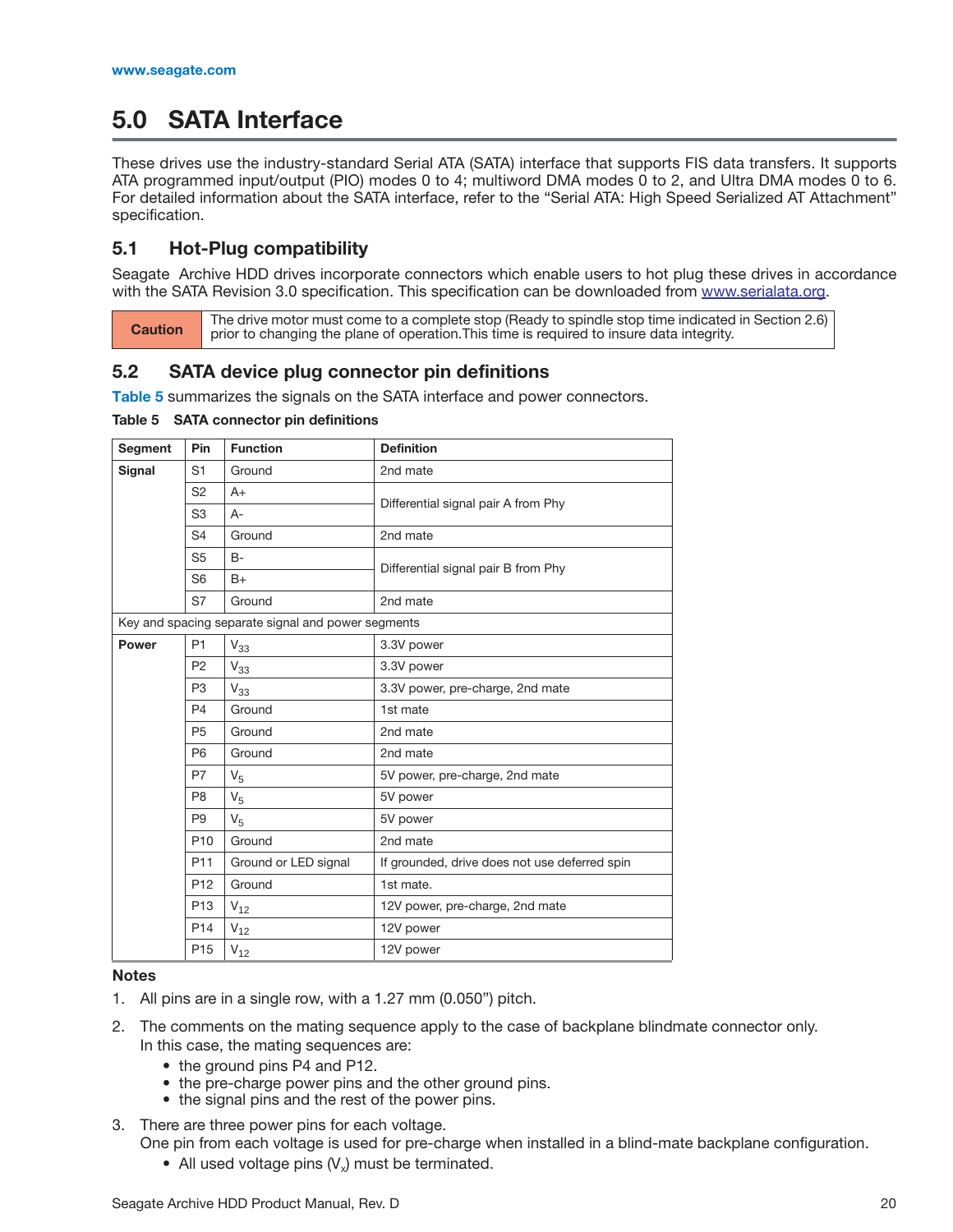## <span id="page-25-0"></span>**5.3 Supported ATA commands**

The following table lists SATA standard commands that the drive supports. For a detailed description of the ATA commands, refer to the Serial ATA International Organization: Serial ATA Revision 3.0 ([http://www.sata-io.or](http://www.sata-io.org)g).

[See "S.M.A.R.T. commands" on page 28](#page-32-0) for details and subcommands used in the S.M.A.R.T. implementation.

| <b>Command name</b>                 | <b>Command code (in hex)</b> |
|-------------------------------------|------------------------------|
| <b>Check Power Mode</b>             | E5 <sub>H</sub>              |
| Device Configuration Freeze Lock    | $B1_H / C1_H$                |
| Device Configuration Identify       | $B1_H / C2_H$                |
| <b>Device Configuration Restore</b> | $B1_H$ / $CO_H$              |
| Device Configuration Set            | $B1_H / C3_H$                |
| <b>Device Reset</b>                 | 08 <sub>H</sub>              |
| Download Microcode                  | 92 <sub>H</sub>              |
| <b>Execute Device Diagnostics</b>   | 90 <sub>H</sub>              |
| Flush Cache                         | E7 <sub>H</sub>              |
| Flush Cache Extended                | $EA_H$                       |
| <b>Format Track</b>                 | 50 <sub>H</sub>              |
| <b>Identify Device</b>              | $EC_{H}$                     |
| Idle                                | E3 <sub>H</sub>              |
| Idle Immediate                      | $E1_H$                       |
| <b>Initialize Device Parameters</b> | 91 <sub>H</sub>              |
| <b>Read Buffer</b>                  | $E4_H$                       |
| Read DMA                            | C8 <sub>H</sub>              |
| Read DMA Extended                   | 25 <sub>H</sub>              |
| <b>Read DMA Without Retries</b>     | C9 <sub>H</sub>              |
| Read Log Ext                        | $2F_H$                       |
| <b>Read Multiple</b>                | $C4_H$                       |
| <b>Read Multiple Extended</b>       | 29 <sub>H</sub>              |
| <b>Read Native Max Address</b>      | F8 <sub>H</sub>              |
| Read Native Max Address Extended    | 27 <sub>H</sub>              |
| <b>Read Sectors</b>                 | 20 <sub>H</sub>              |
| <b>Read Sectors Extended</b>        | 24 <sub>H</sub>              |
| <b>Read Sectors Without Retries</b> | 21 <sub>H</sub>              |
| <b>Read Verify Sectors</b>          | 40 <sub>H</sub>              |
| Read Verify Sectors Extended        | 42 <sub>H</sub>              |
| Read Verify Sectors Without Retries | $41_H$                       |
| Recalibrate                         | 10 <sub>H</sub>              |
| Security Disable Password           | F6 <sub>H</sub>              |
| <b>Security Erase Prepare</b>       | $F3_{H}$                     |
| Security Erase Unit                 | $F4_H$                       |

**Table 6 SATA standard commands**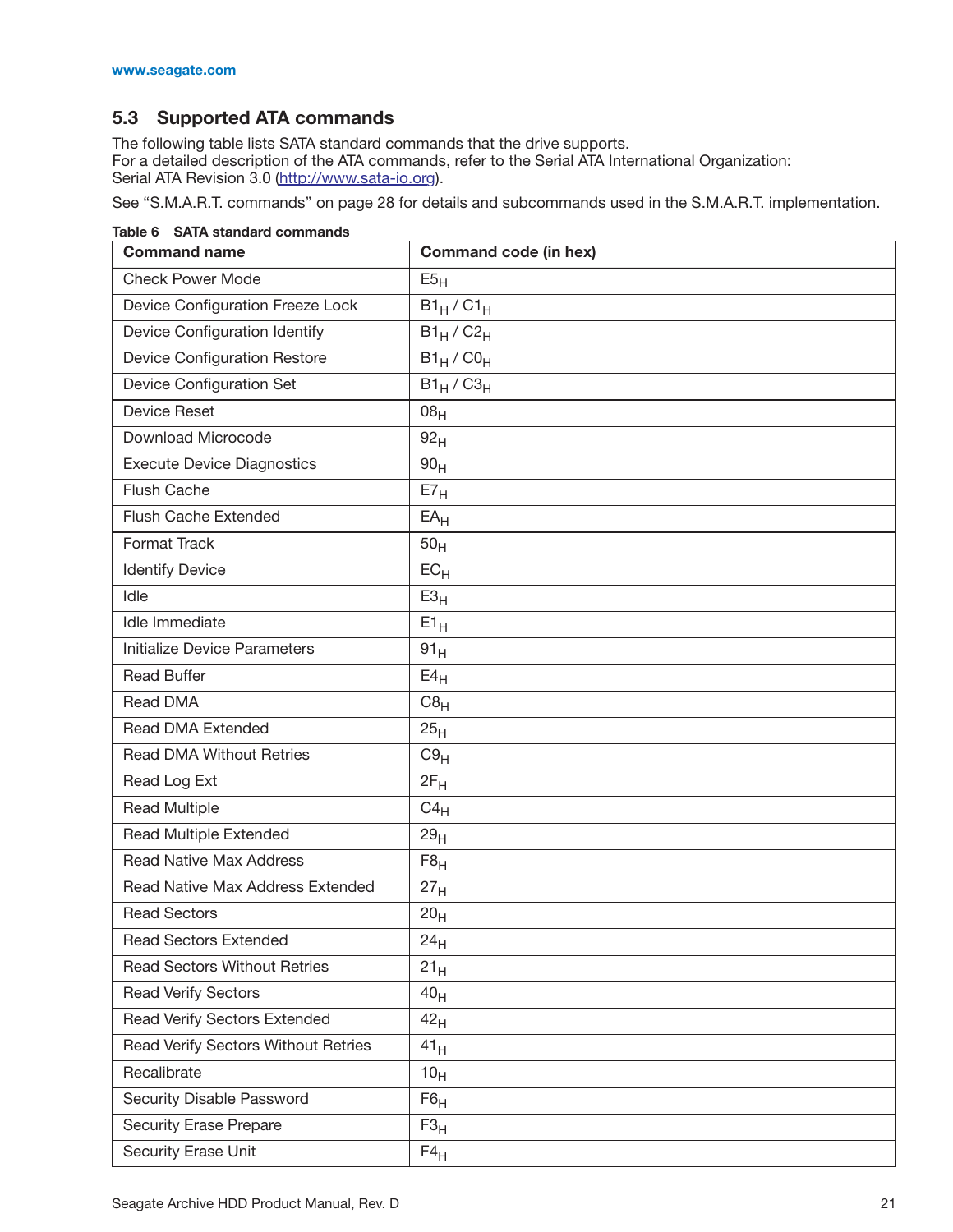| <b>Command name</b>                                                                                                                                | Command code (in hex)                                     |                                                                  |
|----------------------------------------------------------------------------------------------------------------------------------------------------|-----------------------------------------------------------|------------------------------------------------------------------|
| <b>Security Freeze</b>                                                                                                                             | F5 <sub>H</sub>                                           |                                                                  |
| Security Set Password                                                                                                                              | $F1_H$                                                    |                                                                  |
| <b>Security Unlock</b>                                                                                                                             | F2 <sub>H</sub>                                           |                                                                  |
| <b>Seek</b>                                                                                                                                        | 70 <sub>H</sub>                                           |                                                                  |
| <b>Set Features</b>                                                                                                                                | $EF_{H}$                                                  |                                                                  |
| Set Max Address                                                                                                                                    | F9 <sub>H</sub>                                           |                                                                  |
| Note: Individual Set Max Address<br>commands are identified by the<br>value placed in the Set Max<br>Features register as defined to the<br>right. | Address:<br>Password:<br>Lock:<br>Unlock:<br>Freeze Lock: | 00 <sub>H</sub><br>$01_H$<br>$02_H$<br>03 <sub>H</sub><br>$04_H$ |
| Set Max Address Extended                                                                                                                           | 37 <sub>H</sub>                                           |                                                                  |
| Set Multiple Mode                                                                                                                                  | C6 <sub>H</sub>                                           |                                                                  |
| Sleep                                                                                                                                              | E6 <sub>H</sub>                                           |                                                                  |
| S.M.A.R.T. Disable Operations                                                                                                                      | $B0_H / D9_H$                                             |                                                                  |
| S.M.A.R.T. Enable/Disable Autosave                                                                                                                 | $B0_H / D2_H$                                             |                                                                  |
| S.M.A.R.T. Enable Operations                                                                                                                       | $B0_H / D8_H$                                             |                                                                  |
| S.M.A.R.T. Execute Offline                                                                                                                         | $B0_H / D4_H$                                             |                                                                  |
| S.M.A.R.T. Read Attribute Thresholds                                                                                                               | $B0_H / D1_H$                                             |                                                                  |
| S.M.A.R.T. Read Data                                                                                                                               | $B0_H / D0_H$                                             |                                                                  |
| S.M.A.R.T. Read Log Sector                                                                                                                         | $B0_H / D5_H$                                             |                                                                  |
| S.M.A.R.T. Return Status                                                                                                                           | $B0_H / DA_H$                                             |                                                                  |
| S.M.A.R.T. Save Attribute Values                                                                                                                   | $B0_H / D3_H$                                             |                                                                  |
| S.M.A.R.T. Write Log Sector                                                                                                                        | $B0_H / D6_H$                                             |                                                                  |
| Standby                                                                                                                                            | $E2_{H}$                                                  |                                                                  |
| Standby Immediate                                                                                                                                  | E0 <sub>H</sub>                                           |                                                                  |
| <b>Write Buffer</b>                                                                                                                                | E8 <sub>H</sub>                                           |                                                                  |
| Write DMA                                                                                                                                          | CA <sub>H</sub>                                           |                                                                  |
| Write DMA Extended                                                                                                                                 | 35 <sub>H</sub>                                           |                                                                  |
| Write DMA FUA Extended                                                                                                                             | $3D_H$                                                    |                                                                  |
| Write DMA Without Retries                                                                                                                          | CB <sub>H</sub>                                           |                                                                  |
| Write Log Extended                                                                                                                                 | $3F_H$                                                    |                                                                  |
| <b>Write Multiple</b>                                                                                                                              | C5 <sub>H</sub>                                           |                                                                  |
| Write Multiple Extended                                                                                                                            | 39 <sub>H</sub>                                           |                                                                  |
| Write Multiple FUA Extended                                                                                                                        | $CE_{H}$                                                  |                                                                  |
| <b>Write Sectors</b>                                                                                                                               | 30 <sub>H</sub>                                           |                                                                  |
| <b>Write Sectors Without Retries</b>                                                                                                               | 31 <sub>H</sub>                                           |                                                                  |
| <b>Write Sectors Extended</b>                                                                                                                      | 34 <sub>H</sub>                                           |                                                                  |
| Write Uncorrectable                                                                                                                                | 45 <sub>H</sub>                                           |                                                                  |

#### **Table 6 SATA standard commands (Continued)**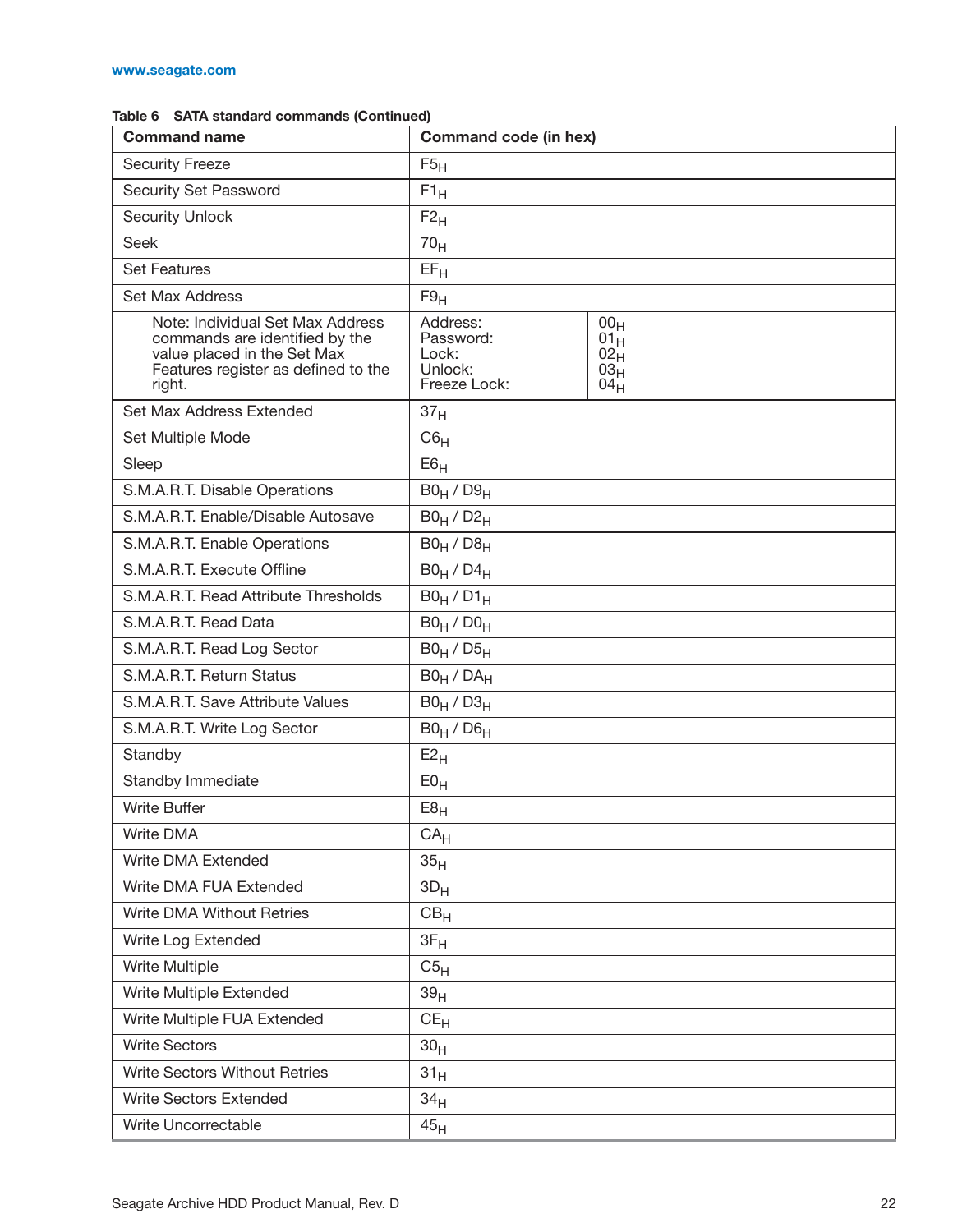## <span id="page-27-0"></span>**5.3.1 Identify Device command**

The Identify Device command (command code  $\mathsf{EC}_\mathsf{H}$ ) transfers information about the drive to the host following power up. The data is organized as a single 512-byte block of data, whose contents are shown in on page 21. All reserved bits or words should be set to zero. Parameters listed with an "x" are drive-specific or vary with the state of the drive.

The following commands contain drive-specific features that may not be included in the SATA specification.

| <b>Word</b> | <b>Description</b>                                                                                                                              | <b>Value</b>      |
|-------------|-------------------------------------------------------------------------------------------------------------------------------------------------|-------------------|
| 0           | Configuration information:<br>• Bit 15: $0 = ATA$ ; 1 = ATAPI<br>· Bit 7: removable media<br>· Bit 6: removable controller<br>• Bit 0: reserved | $0C5A_H$          |
| 1           | Number of logical cylinders                                                                                                                     | 16,383            |
| 2           | ATA-reserved                                                                                                                                    | 0000 <sub>H</sub> |
| 3           | Number of logical heads                                                                                                                         | 16                |
| 4           | Retired                                                                                                                                         | 0000 <sub>H</sub> |
| 5           | Retired                                                                                                                                         | 0000 <sub>H</sub> |
| 6           | Number of logical sectors per logical track: 63                                                                                                 | $003F_H$          |
| $7 - 9$     | Retired                                                                                                                                         | 0000 <sub>H</sub> |
| $10 - 19$   | Serial number: (20 ASCII characters, $0000_H$ = none)                                                                                           | <b>ASCII</b>      |
| 20          | Retired                                                                                                                                         | 0000 <sub>H</sub> |
| 21          | Retired                                                                                                                                         | 0400 <sub>H</sub> |
| 22          | Obsolete                                                                                                                                        | 0000 <sub>H</sub> |
| $23 - 26$   | Firmware revision<br>(8 ASCII character string, padded with blanks to end of string)                                                            | X.XX              |
| $27 - 46$   | Drive model number:<br>(40 ASCII characters, padded with blanks to end of string)                                                               |                   |
| 47          | (Bits 7-0) Maximum sectors per interrupt on Read multiple<br>and Write multiple (16)                                                            | $8010_H$          |
| 48          | Reserved                                                                                                                                        | 0000 <sub>H</sub> |
| 49          | Standard Standby timer, IORDY supported and may be disabled                                                                                     | 2F00 <sub>H</sub> |
| 50          | ATA-reserved                                                                                                                                    | 0000 <sub>H</sub> |
| 51          | PIO data-transfer cycle timing mode                                                                                                             | 0200 <sub>H</sub> |
| 52          | Retired                                                                                                                                         | $0200_H$          |
| 53          | Words 54-58, 64-70 and 88 are valid                                                                                                             | 0007 <sub>H</sub> |
| 54          | Number of current logical cylinders                                                                                                             | XXXH              |
| 55          | Number of current logical heads                                                                                                                 | XXXH              |
| 56          | Number of current logical sectors per logical track                                                                                             | XXXH              |
| $57 - 58$   | Current capacity in sectors                                                                                                                     | XXXH              |

**Table 7 Identify Device commands**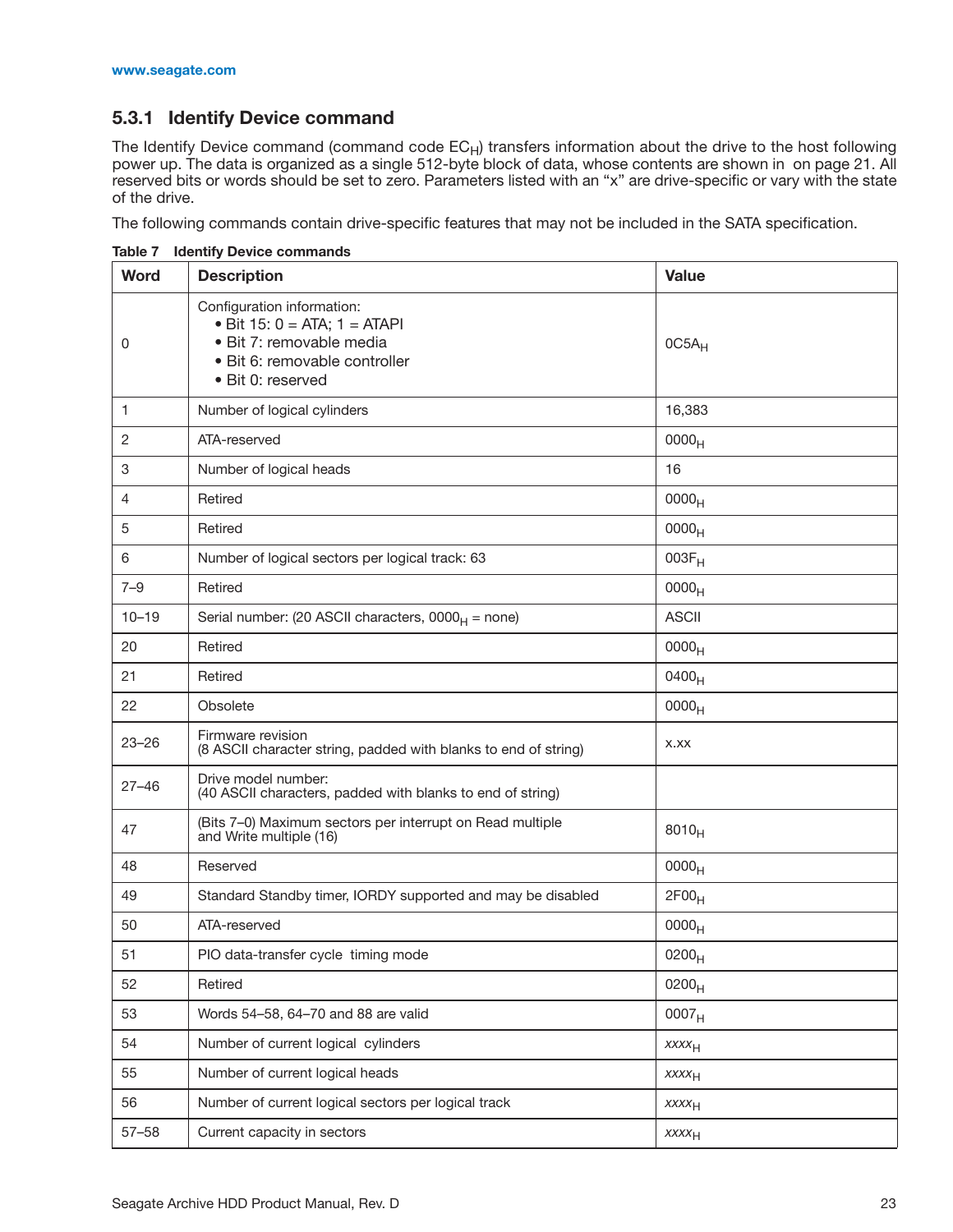| <b>Word</b> | <b>Description</b>                                                                                                                                                                                                                                                                                                                                                                                                                   | <b>Value</b>            |
|-------------|--------------------------------------------------------------------------------------------------------------------------------------------------------------------------------------------------------------------------------------------------------------------------------------------------------------------------------------------------------------------------------------------------------------------------------------|-------------------------|
| 59          | Number of sectors transferred during a Read Multiple<br>or Write Multiple command                                                                                                                                                                                                                                                                                                                                                    | XXXH                    |
| $60 - 61$   | Total number of user-addressable LBA sectors available<br>(see Section 2.2 for related information)<br>*Note: The maximum value allowed in this field is: 0FFFFFFFh<br>(268,435,455 sectors, 137GB). Drives with capacities over 137GB will<br>have OFFFFFFFh in this field and the actual number of user-addressable<br>LBAs specified in words 100-103. This is required for drives that support<br>the 48-bit addressing feature. | 0FFFFFFFFh*             |
| 62          | Retired                                                                                                                                                                                                                                                                                                                                                                                                                              | 0000 <sub>H</sub>       |
| 63          | Multiword DMA active and modes supported<br>(see note following this table)                                                                                                                                                                                                                                                                                                                                                          | $XX07_H$                |
| 64          | Advanced PIO modes supported (modes 3 and 4 supported)                                                                                                                                                                                                                                                                                                                                                                               | 0003 <sub>H</sub>       |
| 65          | Minimum multiword DMA transfer cycle time per word (120 nsec)                                                                                                                                                                                                                                                                                                                                                                        | $0078_H$                |
| 66          | Recommended multiword DMA transfer cycle time per word<br>(120 nsec)                                                                                                                                                                                                                                                                                                                                                                 | $0078_{H}$              |
| 67          | Minimum PIO cycle time without IORDY flow control (240 nsec)                                                                                                                                                                                                                                                                                                                                                                         | $0078_{H}$              |
| 68          | Minimum PIO cycle time with IORDY flow control (120 nsec)                                                                                                                                                                                                                                                                                                                                                                            | $0078_H$                |
| 69-74       | ATA-reserved                                                                                                                                                                                                                                                                                                                                                                                                                         | 0000 <sub>H</sub>       |
| 75          | Queue depth                                                                                                                                                                                                                                                                                                                                                                                                                          | $001F_H$                |
| 76          | <b>SATA</b> capabilities                                                                                                                                                                                                                                                                                                                                                                                                             | $XXXX$ H                |
| 77          | Reserved for future SATA definition                                                                                                                                                                                                                                                                                                                                                                                                  | <b>XXXX<sub>H</sub></b> |
| 78          | SATA features supported                                                                                                                                                                                                                                                                                                                                                                                                              | $XXXX$ H                |
| 79          | SATA features enabled                                                                                                                                                                                                                                                                                                                                                                                                                | <b>XXXX<sub>H</sub></b> |
| 80          | Major version number                                                                                                                                                                                                                                                                                                                                                                                                                 | $01F0_H$                |
| 81          | Minor version number                                                                                                                                                                                                                                                                                                                                                                                                                 | $0028_{H}$              |
| 82          | Command sets supported                                                                                                                                                                                                                                                                                                                                                                                                               | $364B_H$                |
| 83          | Command sets supported                                                                                                                                                                                                                                                                                                                                                                                                               | 7F09 <sub>H</sub>       |
| 84          | Command sets support extension<br>(see note following this table)                                                                                                                                                                                                                                                                                                                                                                    | $4163_H$                |
| 85          | Command sets enabled                                                                                                                                                                                                                                                                                                                                                                                                                 | $30xx_H$                |
| 86          | Command sets enabled                                                                                                                                                                                                                                                                                                                                                                                                                 | BE09 <sub>H</sub>       |
| 87          | Command sets enable extension                                                                                                                                                                                                                                                                                                                                                                                                        | $4163_H$                |
| 88          | Ultra DMA support and current mode (see note following this table)                                                                                                                                                                                                                                                                                                                                                                   | $XX7F_H$                |
| 89          | Security erase time                                                                                                                                                                                                                                                                                                                                                                                                                  | 0039 <sub>H</sub>       |
| 90          | Enhanced security erase time<br>0039 <sub>H</sub>                                                                                                                                                                                                                                                                                                                                                                                    |                         |
| 92          | Master password revision code<br>FFE <sub>H</sub>                                                                                                                                                                                                                                                                                                                                                                                    |                         |
| 93          | Hardware reset value                                                                                                                                                                                                                                                                                                                                                                                                                 | XXXH                    |
| 94          | Automatic acoustic management                                                                                                                                                                                                                                                                                                                                                                                                        | $8080_H$                |

#### **Table 7 Identify Device commands (Continued)**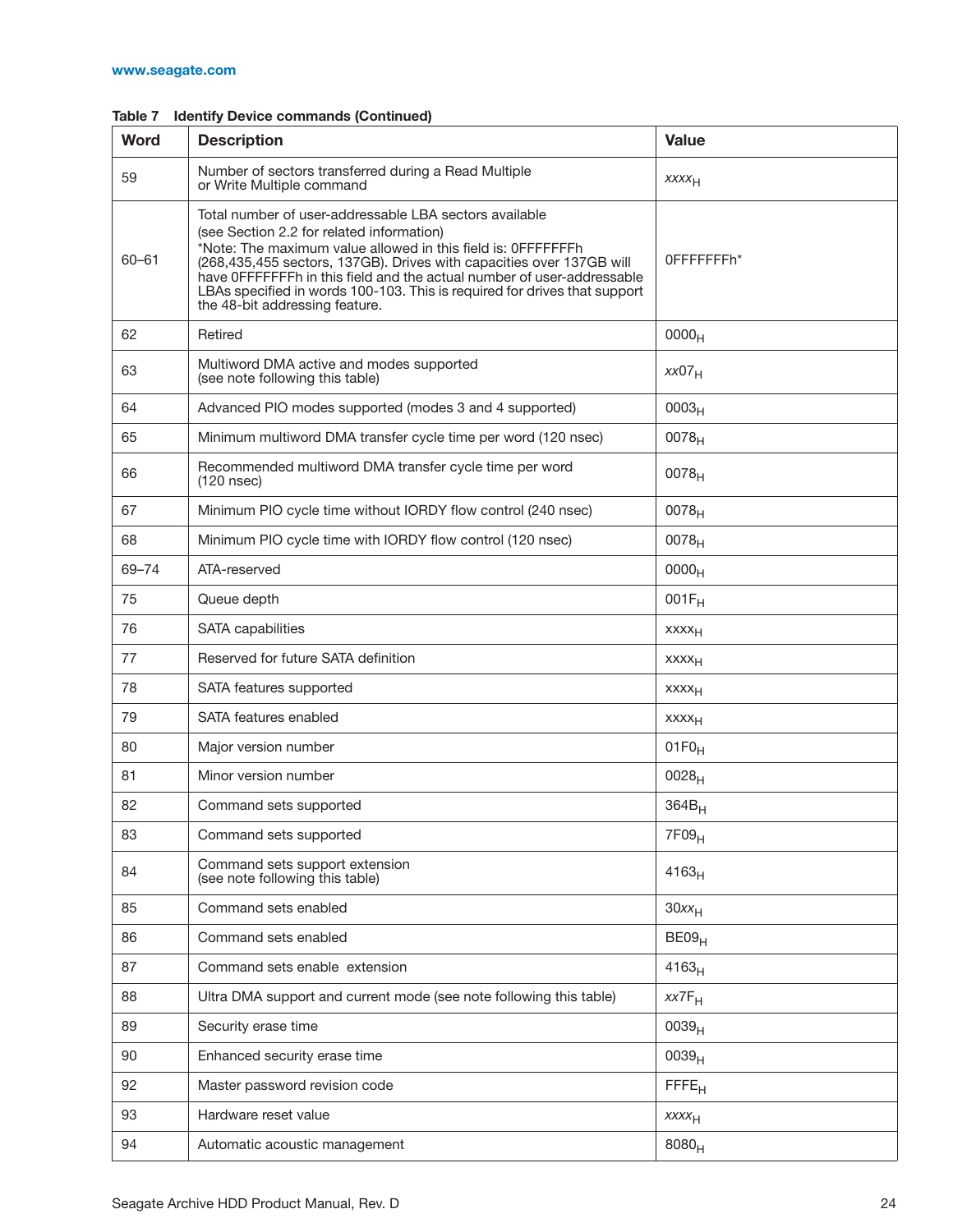| <b>Word</b> | <b>Description</b>                                                                                                                                                                                                                                                                           | <b>Value</b>      |
|-------------|----------------------------------------------------------------------------------------------------------------------------------------------------------------------------------------------------------------------------------------------------------------------------------------------|-------------------|
| $95 - 99$   | ATA-reserved                                                                                                                                                                                                                                                                                 | 0000 <sub>H</sub> |
| 100-103     | Total number of user-addressable LBA sectors available (see Section 2.2)<br>$ST5000DM000 = 9.767,541,168$<br>for related information). These words are required for drives that support<br>$ST2500DM001 = 9.767,541,168$<br>the 48-bit addressing feature. Maximum value: 0000FFFFFFFFFFFFF. |                   |
| 104-107     | ATA-reserved<br>0000 <sub>H</sub>                                                                                                                                                                                                                                                            |                   |
| 108-111     | The mandatory value of the world wide name (WWN) for the drive.<br>NOTE: This field is valid if word 84, bit 8 is set to 1 indicating 64-bit<br>Each drive will have a unique value.<br>WWN support.                                                                                         |                   |
| $112 - 127$ | ATA-reserved                                                                                                                                                                                                                                                                                 | 0000 <sub>H</sub> |
| 128         | $0001_H$<br>Security status                                                                                                                                                                                                                                                                  |                   |
| 129–159     | Seagate-reserved<br><b>XXXX<sub>H</sub></b>                                                                                                                                                                                                                                                  |                   |
| 160–254     | ATA-reserved<br>0000 <sub>H</sub>                                                                                                                                                                                                                                                            |                   |
| 255         | Integrity word                                                                                                                                                                                                                                                                               | $XXAS_H$          |

**Note** Advanced Power Management (APM) and Automatic<br>Acoustic Management (AAM) features are not supported.

Note See the bit descriptions below for words 63, 84, and 88 of the Identify Drive data.

| Description (if bit is set to 1) |                |                                                                      |
|----------------------------------|----------------|----------------------------------------------------------------------|
|                                  | <b>Bit</b>     | Word 63                                                              |
|                                  | 0              | Multiword DMA mode 0 is supported.                                   |
|                                  | 1              | Multiword DMA mode 1 is supported.                                   |
|                                  | 2              | Multiword DMA mode 2 is supported.                                   |
|                                  | 8              | Multiword DMA mode 0 is currently active.                            |
|                                  | 9              | Multiword DMA mode 1 is currently active.                            |
|                                  | 10             | Multiword DMA mode 2 is currently active.                            |
|                                  | <b>Bit</b>     | Word 84                                                              |
|                                  | 0              | SMART error login is supported.                                      |
|                                  | 1              | SMART self-test is supported.                                        |
|                                  | 2              | Media serial number is supported.                                    |
|                                  | 3              | Media Card Pass Through Command feature set is supported.            |
|                                  | 4              | Streaming feature set is supported.                                  |
|                                  | 5              | GPL feature set is supported.                                        |
|                                  | 6              | WRITE DMA FUA EXT and WRITE MULTIPLE FUA EXT commands are supported. |
|                                  | $\overline{7}$ | WRITE DMA QUEUED FUA EXT command is supported.                       |
|                                  | 8              | 64-bit World Wide Name is supported.                                 |
|                                  | $9 - 10$       | Obsolete.                                                            |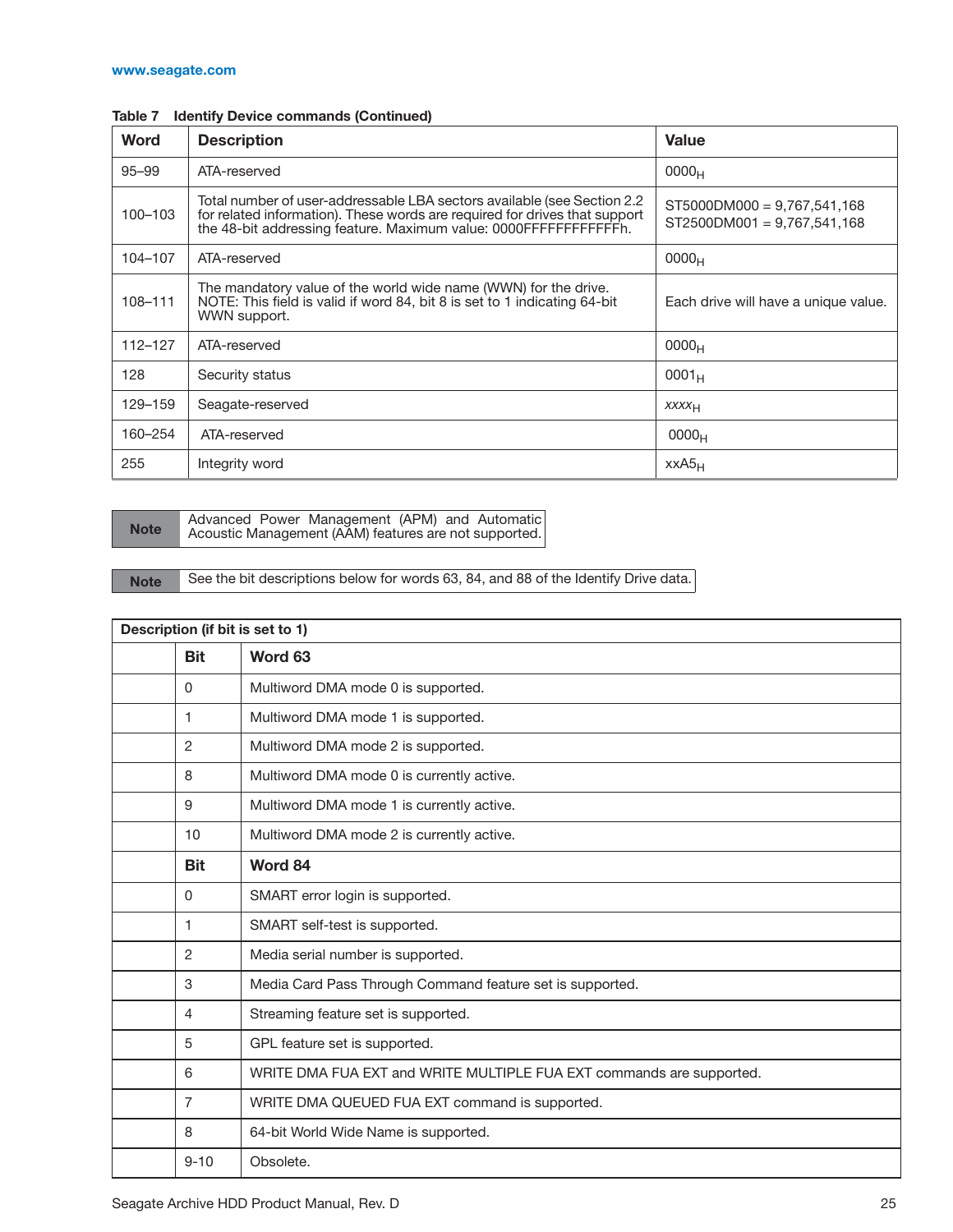#### **[www.seagate.com](http://www.seagate.com)**

| $11 - 12$      | Reserved for TLC.                                         |
|----------------|-----------------------------------------------------------|
| 13             | IDLE IMMEDIATE command with IUNLOAD feature is supported. |
| 14             | Shall be set to 1.                                        |
| 15             | Shall be cleared to 0.                                    |
| <b>Bit</b>     | Word 88                                                   |
| $\Omega$       | Ultra DMA mode 0 is supported.                            |
| 1              | Ultra DMA mode 1 is supported.                            |
| $\overline{2}$ | Ultra DMA mode 2 is supported.                            |
| 3              | Ultra DMA mode 3 is supported.                            |
| 4              | Ultra DMA mode 4 is supported.                            |
| 5              | Ultra DMA mode 5 is supported.                            |
| 6              | Ultra DMA mode 6 is supported.                            |
| 8              | Ultra DMA mode 0 is currently active.                     |
| 9              | Ultra DMA mode 1 is currently active.                     |
| 10             | Ultra DMA mode 2 is currently active.                     |
| 11             | Ultra DMA mode 3 is currently active.                     |
| 12             | Ultra DMA mode 4 is currently active.                     |
| 13             | Ultra DMA mode 5 is currently active.                     |
| 14             | Ultra DMA mode 6 is currently active.                     |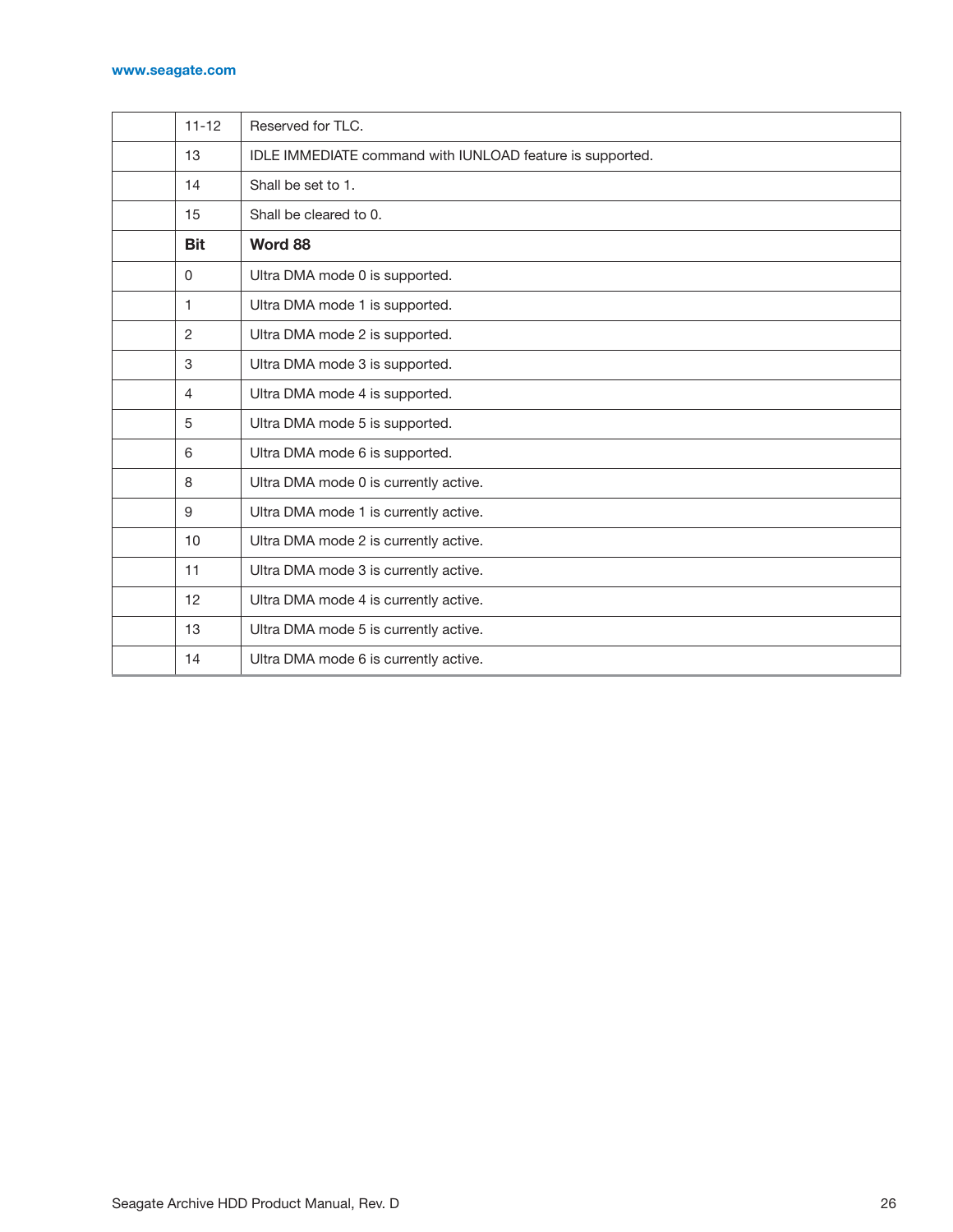## <span id="page-31-0"></span>**5.3.2 Set Features command**

This command controls the implementation of various features that the drive supports. When the drive receives this command, it sets BSY, checks the contents of the Features register, clears BSY and generates an interrupt. If the value in the register does not represent a feature that the drive supports, the command is aborted. Power-on default has the read look-ahead and write caching features enabled. The acceptable values for the Features register are defined as follows:

| Table 8<br><b>Set Features command</b> |                                                                                              |  |
|----------------------------------------|----------------------------------------------------------------------------------------------|--|
| 02 <sub>H</sub>                        | Enable write cache (default)                                                                 |  |
| 03 <sub>H</sub>                        | Set transfer mode (based on value in Sector Count register)<br>Sector Count register values: |  |
|                                        | 00 <sub>H</sub> Set PIO mode to default (PIO mode 2)                                         |  |
|                                        | 01 <sub>H</sub> Set PIO mode to default and disable IORDY (PIO mode 2)                       |  |
|                                        | 08 <sub>H</sub> PIO mode 0                                                                   |  |
|                                        | 09 <sub>H</sub> PIO mode 1                                                                   |  |
|                                        | 0A <sub>H</sub> PIO mode 2                                                                   |  |
|                                        | 0B <sub>H</sub> PIO mode 3                                                                   |  |
|                                        | 0C <sub>H</sub> PIO mode 4 (default)                                                         |  |
|                                        | 20 <sub>H</sub> Multiword DMA mode 0                                                         |  |
|                                        | 21 <sub>H</sub> Multiword DMA mode 1                                                         |  |
|                                        | 22 <sub>H</sub> Multiword DMA mode 2                                                         |  |
|                                        | 40 <sub>H</sub> Ultra DMA mode 0                                                             |  |
|                                        | 41 <sub>H</sub> Ultra DMA mode 1                                                             |  |
|                                        | 42 <sub>H</sub> Ultra DMA mode 2                                                             |  |
|                                        | 43 <sub>H</sub> Ultra DMA mode 3                                                             |  |
|                                        | 44 <sub>H</sub> Ultra DMA mode 4                                                             |  |
|                                        | 45 <sub>H</sub> Ultra DMA mode 5                                                             |  |
|                                        | 46 <sub>H</sub> Ultra DMA mode 6                                                             |  |
| 06 <sub>H</sub>                        | Enable the PUIS feature set                                                                  |  |
| 07 <sub>H</sub>                        | PUIS feature set device spin-up                                                              |  |
| 10 <sub>H</sub>                        | Enable use of SATA features                                                                  |  |
| 55 <sub>H</sub>                        | Disable read look-ahead (read cache) feature                                                 |  |
| 82 <sub>H</sub>                        | Disable write cache                                                                          |  |
| 86 <sub>H</sub>                        | Disable the PUIS feature set                                                                 |  |
| 90 <sub>H</sub>                        | Disable use of SATA features                                                                 |  |
| $AA_H$                                 | Enable read look-ahead (read cache) feature (default)                                        |  |
| $F1_H$                                 | Report full capacity available                                                               |  |

At power-on, or after a hardware or software reset, the<br>
default values of the features are as indicated above.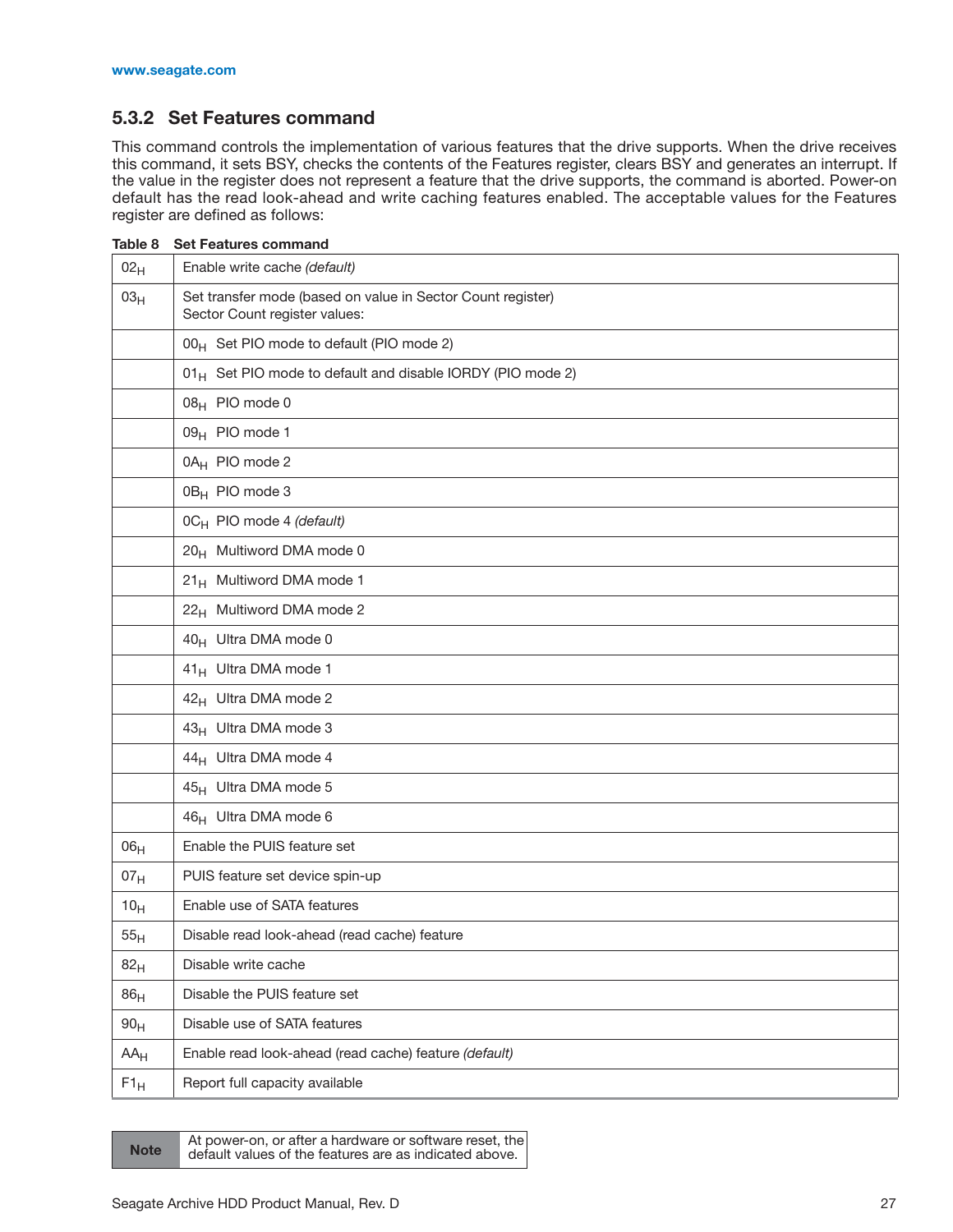## <span id="page-32-0"></span>**5.3.3 S.M.A.R.T. commands**

S.M.A.R.T. provides near-term failure prediction for disk drives. When S.M.A.R.T. is enabled, the drive monitors predetermined drive attributes that are susceptible to degradation over time. If self-monitoring determines that a failure is likely, S.M.A.R.T. makes a status report available to the host. Not all failures are predictable. S.M.A.R.T. predictability is limited to the attributes the drive can monitor. For more information on S.M.A.R.T. commands and implementation, see the *Draft ATA-5 Standard.*

SeaTools diagnostic software activates a built-in drive self-test (DST S.M.A.R.T. command for D4H) that eliminates unnecessary drive returns. The diagnostic software ships with all new drives and is also available at: [http://www.seagate.com/support/downloads/seatools/.](http://www.seagate.com/support/downloads/seatools/)

This drive is shipped with S.M.A.R.T. features disabled. The system must have a recent BIOS or software package that supports S.M.A.R.T. to enable this feature. The table below shows the S.M.A.R.T. command codes that the drive uses.

| Code in features register | S.M.A.R.T. command                               |
|---------------------------|--------------------------------------------------|
| DO <sub>H</sub>           | S.M.A.R.T. Read Data                             |
| $D2_{H}$                  | S.M.A.R.T. Enable/Disable Attribute Autosave     |
| D3 <sub>H</sub>           | S.M.A.R.T. Save Attribute Values                 |
| $D4_H$                    | S.M.A.R.T. Execute Off-line Immediate (runs DST) |
| D5 <sub>H</sub>           | S.M.A.R.T. Read Log Sector                       |
| D6 <sub>H</sub>           | S.M.A.R.T. Write Log Sector                      |
| D8 <sub>H</sub>           | S.M.A.R.T. Enable Operations                     |
| D9 <sub>H</sub>           | S.M.A.R.T. Disable Operations                    |
| DA <sub>H</sub>           | S.M.A.R.T. Return Status                         |

**Note** If an appropriate code is not written to the Features Register, the **Note** command is aborted and  $0 \times 04$  (abort) is written to the From register command is aborted and 0*x* 04 (abort) is written to the Error register.